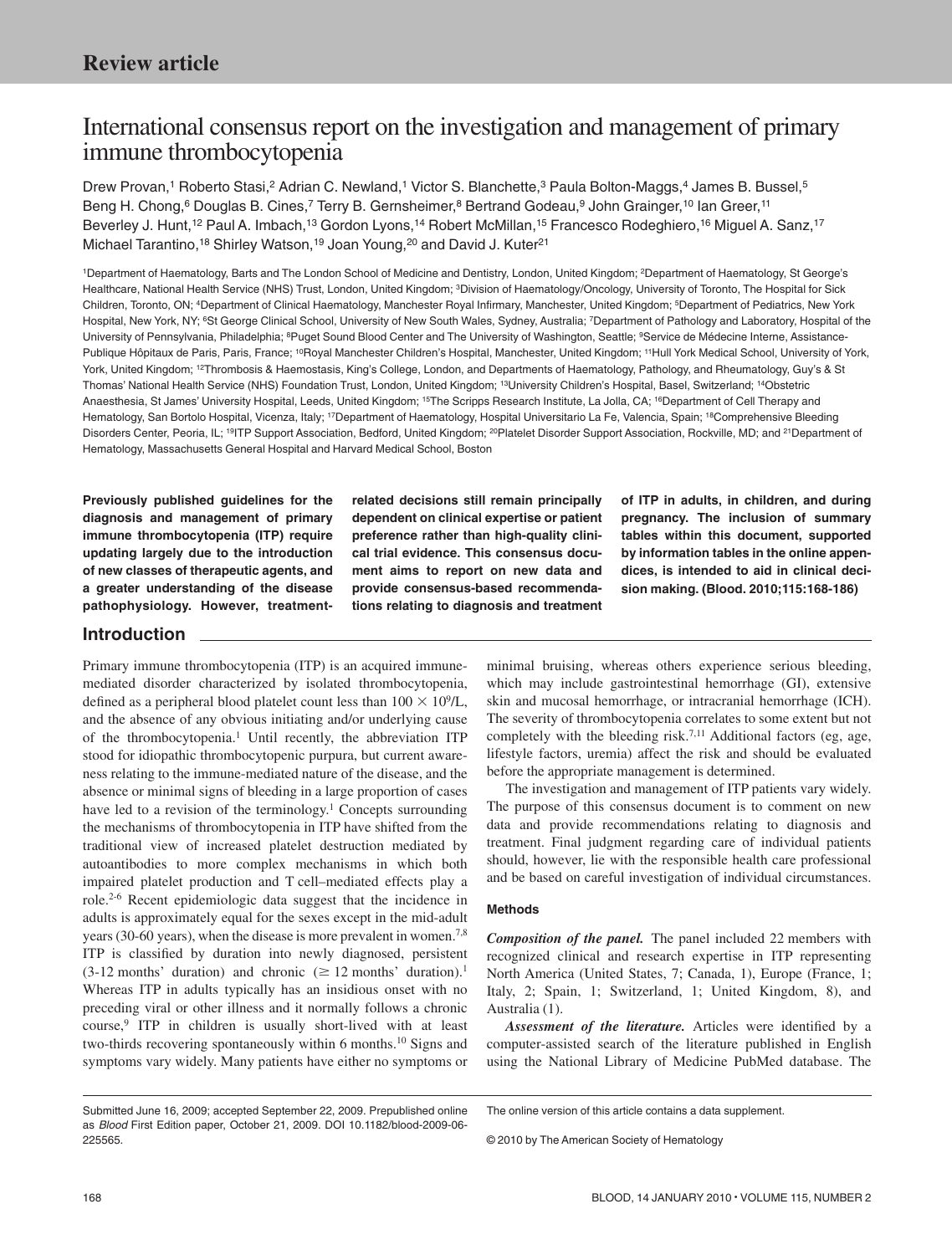#### **Table 1. Recommendations for the diagnosis of ITP in children and adults**

| <b>Basic evaluation</b>                                            | Tests of potential utility in the management of an ITP patient                    | Tests of unproven<br>or uncertain benefit |
|--------------------------------------------------------------------|-----------------------------------------------------------------------------------|-------------------------------------------|
| • Patient history                                                  | • Glycoprotein-specific antibody                                                  | $\bullet$ TPO                             |
| • Family history                                                   | • Antiphospholipid antibodies (including anticardiolipin and lupus anticoagulant) | • Reticulated platelets                   |
| • Physical examination                                             | • Antithyroid antibodies and thyroid function                                     | $\bullet$ PalgG                           |
| • Complete blood count and reticulocyte count                      | • Pregnancy test in women of childbearing potential                               | • Platelet survival study                 |
| • Peripheral blood film                                            | • Antinuclear antibodies                                                          | • Bleeding time                           |
| • Quantitative immunoglobulin level<br>measurement <sup>*</sup>    | . Viral PCR for parvovirus and CMV                                                | • Serum complement                        |
| • Bone marrow examination (in selected<br>patients; refer to text) |                                                                                   |                                           |
| • Blood group (Rh)                                                 |                                                                                   |                                           |
| • Direct antiglobulin test                                         |                                                                                   |                                           |
| $\bullet$ H pylorit                                                |                                                                                   |                                           |
| $\bullet$ HIV+                                                     |                                                                                   |                                           |
| $\bullet$ HCV+                                                     |                                                                                   |                                           |

Refer also to supplemental Document 2.

Rh indicates rhesus; *H pylori*, *Helicobacter pylori*; HIV, human immunodeficiency virus; HCV, hepatitis C virus; PCR, polymerase chain reaction; CMV, cytomegalovirus; TPO, thrombopoietin; and PaIgG, platelet-associated immunoglobulin G.

\*Quantitative immunoglobulin level measurement should be considered in children with ITP and is recommended in those children with persistent or chronic ITP as part of the reassessment evaluation.

†Recommended by the majority of the panel for adult patients regardless of geographic locale.

search criteria were: 'immune thrombocytopenic purpura', 'idiopathic thrombocytopenic purpura', 'ITP', and 'autoimmune thrombocytopenic purpura'. A subsequent search was performed using the corresponding MedLine MeSH terms and cross-referenced with the original search to consolidate the primary results. Abstracts from the European Haematology Association (EHA), American Society of Hematology (ASH), and International Society on Thrombosis and Haemostasis (ISTH) annual meetings from 2003 to 2007 were also reviewed for relevance. Papers were graded using a specific scoring system (supplemental Document 1). Levels of evidence were reviewed by the lead writing committee at 2 face-to-face meetings throughout the manuscript preparation, and all authors were given the chance to dispute the levels assigned at each review stage. Randomized controlled trials (RCTs) were graded as providing the highest level of evidence, with case studies and expert opinion the lowest. Grades of recommendation were based on the supporting evidence levels.

The relevant data are presented in the text with additional supporting tables and appendices available onthe*Blood*website (seethe Supplemental Materials link at the top of the online article).

# **Diagnostic approach in patients with suspected ITP**

Diagnostic tools for adults and children with suspected ITP were grouped into 3 sections of recommendation (supplemental Document 8, Recommendation Box 1; Table 1). A presumptive diagnosis of ITP is made when the history, physical examination, complete blood count, and examination of the peripheral blood smear do not suggest other etiologies for the thrombocytopenia. There is no "gold standard" test that can reliably establish the diagnosis. Response to ITP-specific therapy, for example, intravenous immunoglobulin (IVIg) and intravenous anti-D, is supportive of the diagnosis, but a response does not exclude secondary ITP.

#### **Patient history**

Thrombocytopenia can be caused by myriad conditions including systemic disease, infection, drugs, and primary hematologic disorders (Table 2). In approximately 60% of pediatric cases, there is a history of a previous infection.<sup>12</sup> An increased risk of ITP is also associated with measles-mumps-rubella vaccination.13 Bleeding after previous surgery, dentistry, and trauma should be considered when estimating the possible duration of chronic thrombocytopenia or an alternative bleeding disorder. If a diagnosis of ITP is established, contraindications to or cautions about corticosteroid therapy should be noted. Inherited thrombocytopenia should be considered in patients with long-standing thrombocytopenia unaffected by treatment and in those with a family history of thrombocytopenia or bleeding disorders.

The possibility of abuse must be considered by emergency department staff when dealing with a young child who presents with bruising and purpura for the first time (evidence level IV). Children with infections such as meningococcal sepsis usually have other systemic features that help rapidly differentiate such conditions from ITP.

#### **Table 2. Frequent examples of differential diagnosis of ITP and potential alternative causes of thrombocytopenia identified by patient history**

- Previously diagnosed or possible high risk of conditions that may be associated with autoimmune thrombocytopenia, for example, HIV, HCV, or other infection; other autoimmune/immunodeficiency disorders (including systemic lupus erythematosus [SLE]); malignancy (eg, lymphoproliferative disorders); recent vaccination
- Liver disease (including alcoholic liver cirrhosis)
- Drugs (prescription or non-prescription), alcohol abuse, consumption of quinine (tonic water), exposure to environmental toxins
- Bone marrow diseases including myelodysplastic syndromes, leukemias, other malignancies, and fibrosis, aplastic anemia, and megaloblastic anemia
- Recent transfusions (possibility of posttransfusion purpura) and recent immunizations
- Inherited thrombocytopenia: thrombocytopenia-absent radius (TAR) syndrome, radioulnar synostosis, congenital amegakaryocytic thrombocytopenia, Wiskott-Aldrich syndrome, MYH9-related disease, Bernard-Soulier syndrome, type IIB von Willebrand disease

Refer also to supplemental Document 2.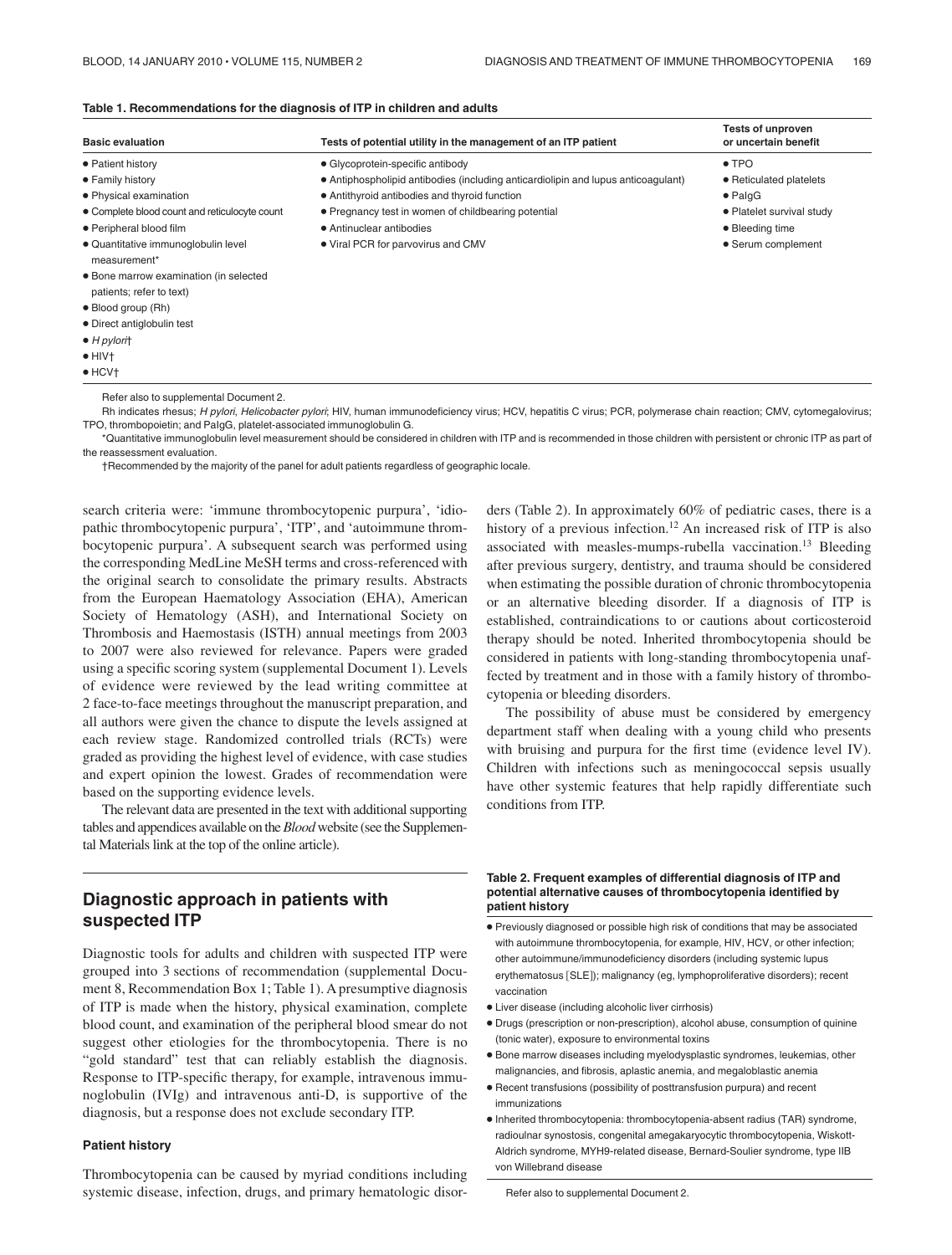#### **Physical examination**

Physical examination should be normal aside from bleeding manifestations. Mild splenomegaly may be found in younger patients, but moderate or massive splenomegaly suggests an alternative cause. Constitutional symptoms, such as fever or weight loss, hepatomegaly, or lymphadenopathy might indicate underlying disorder such as HIV, systemic lupus erythematosus (SLE), or a lymphoproliferative disease.

#### **Peripheral blood count**

ITP is characterized by isolated thrombocytopenia with an otherwise normal complete blood count. Anemia from blood loss may be present, but it should be proportional to the amount, and the duration, of bleeding and may result in iron deficiency (evidence level IV). If anemia is found, the reticulocyte count may help define whether it the result of poor production or increased destruction of red blood cells (RBCs).

#### **Evaluation of peripheral blood smear**

Evaluation of the peripheral blood smear by a qualified hematologist or pathologist is paramount to the diagnosis of ITP. This may demonstrate abnormalities that are not consistent with ITP, such as schistocytes in patients with thrombotic thrombocytopenic purpura– hemolytic uremic syndrome, or leukocyte inclusion bodies in MYH9-related disease. Excessive numbers of giant or small platelets may indicate an inherited thrombocytopenia (supplemental Document 9). Pseudo-thrombocytopenia due to ethylenediaminetetra acetic acid (EDTA)–dependent platelet agglutination should also be excluded<sup>14</sup> (evidence level III).

#### **Bone marrow examination**

Bone marrow examination may be informative in patients older than 60 years of age, in those with systemic symptoms or abnormal signs, or in some cases in which splenectomy is considered.<sup>15-18</sup> Both a bone marrow aspirate and a biopsy should be performed. In addition to the morphologic assessment, flow cytometry and cytogenetic testing should be considered (evidence level IIb-IV). Flow cytometry may be particularly helpful in identifying patients with ITP secondary to chronic lymphocytic leukemia (CLL).<sup>19</sup>

#### *Helicobacter pylori* **testing**

The detection of *H pylori* infection, preferably with the urea breath test or the stool antigen test, should be considered in the work-up of adults with typical ITP where it may have clinical impact<sup>20</sup> (evidence level IIa). Serologic detection may be used but is less sensitive and less specific than the other tests; furthermore, the test may produce false positive results after IVIg therapy. Except in high-prevalence areas, the literature does not support routine testing in children with ITP.

### **HIV and HCV testing**

The thrombocytopenia associated with HIV and hepatitis C virus (HCV) infections may be clinically indistinguishable from primary ITP and can occur several years before patients develop other symptoms.21 Routine serologic evaluation for HIV and/or HCV infection in adult patients with suspected ITP, regardless of local background prevalence and personal risk factors documented in the patient history, is recommended. Control of these infections may result in complete hematologic remission (evidence level IIa).<sup>21</sup>

### **Quantitative immunoglobulin level testing**

Baseline immunoglobulin (Ig) levels (IgG, IgA, and IgM) should be measured in adults (evidence level IV). They should also be considered at baseline in children with ITP, and measured in those children with persistent or chronic ITP as part of a reassessment evaluation. Low levels may reveal conditions such as common variable immunodeficiency (CVID) or selective IgA deficiency. Treatment of ITP with immunosuppressive agents is therefore relatively contraindicated in CVID. Although Ig levels should ideally be tested prior to use of IVIg, it will often be necessary to treat the patient before the results are known (evidence level IV).

### **Direct antiglobulin test**

A positive direct antiglobulin test (DAT) was found in 22% of 205 patients (19 children, 186 adults) with  $ITP<sub>1</sub><sup>22</sup>$  but its clinical significance is unknown. A DAT is generally appropriate if anemia associated with a high reticulocyte count is found and if treatment with anti-D immunoglobulin is being considered.

#### **Blood group Rh(D) typing**

This is important if anti-D immunoglobulin is being considered.

#### **Tests of potential utility**

*Antiplatelet antibody assays: glycoprotein-specific antibody testing.* Assays for antibodies to specific platelet glycoproteins are not routinely recommended because platelet-associated IgG (PaIgG) is elevated in both immune and non-immune thrombocytopenia (evidence level IV).23,24

*Antiphospholipid antibodies.* Antiphospholipid antibodies (APLA), including anticardiolipin antibodies and lupus anticoagulant, can be found in approximately 40% of otherwise typical adult patients with ITP.25 The presence of APLA does not appear to affect the response to ITP treatment. Routine testing is not recommended in the absence of symptoms of antiphospholipid syndrome.

*Antinuclear antibodies.* A positive antinuclear antibody (ANA) test may be a predictor of chronicity in childhood ITP26 (evidence level IIb).

*Antithyroid antibody and thyroid function testing.* Eight percent to 14% of ITP patients followed longitudinally developed clinical hyperthyroidism.27 Others developed antibodies to thyroglobulin and may eventually develop hyper- or hypothyroidism. Mild thrombocytopenia has been reported in patients with hyperthyroidism (reduced platelet survival) and hypothyroidism (possible decreased platelet production), which often resolve with restoration of the euthyroid state. It may also be useful to measure antibodies to thyroglobulin and thyroid-stimulating hormone (TSH) to identify patients at risk for clinical thyroid disease.

*Testing for other acute and persistent infections.* Acute viral infections and some vaccinations (with live attenuated virus) have been associated with thrombocytopenia, which is usually transient. Some chronic infections, for example, parvovirus and cytomegalovirus (CMV), can also produce thrombocytopenia.

#### **Diagnostic tests of unproven or uncertain benefit**

Several other tests (Table 1) currently have no proven role in the differential diagnosis of ITP from other thrombocytopenias and do not guide patient management.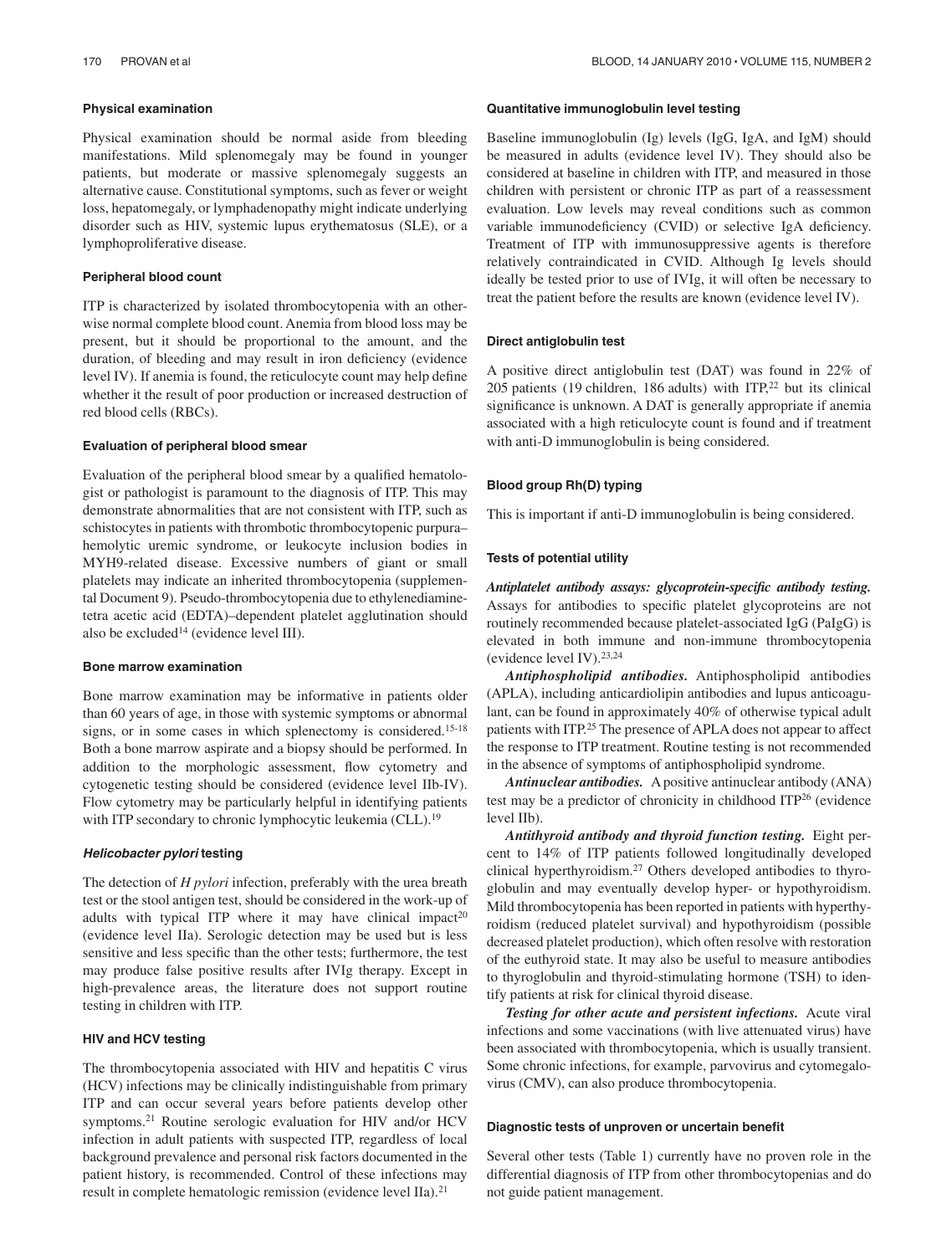| Table 3. Therapies for the treatment of ITP                           |                                                                                                                                                                                                                                                                                                                      |
|-----------------------------------------------------------------------|----------------------------------------------------------------------------------------------------------------------------------------------------------------------------------------------------------------------------------------------------------------------------------------------------------------------|
| <b>Clinical situation</b>                                             | <b>Therapy option</b>                                                                                                                                                                                                                                                                                                |
| First line (initial<br>treatment for newly<br>diagnosed ITP)          | Anti-D<br>Corticosteroids:<br>dexamethasone.<br>methylprednisolone,<br>prednis(ol)one<br><b>IVIg</b>                                                                                                                                                                                                                 |
| Second line                                                           | Azathioprine<br>Cyclosporin A<br>Cyclophosphamide<br>Danazol<br>Dapsone<br>Mycophenolate mofetil<br>Rituximab<br>Splenectomy<br>TPO receptor agonists<br>Vinca alkaloids                                                                                                                                             |
| Treatment for patients<br>failing first- and<br>second-line therapies | <b>Category A: treatment options</b><br>with sufficient data<br>TPO receptor agonists<br>Category B: treatment options<br>with minimal data and<br>considered to have potential<br>for considerable toxicity<br>Campath-1H<br>Combination of first- and<br>second-line therapies<br>Combination chemotherapy<br>HSCT |

**Table 3. Therapies for the treatment of ITP**

Treatment options for ITP are listed in alphabetical order and thus do not imply a preferred treatment option.

HSCT indicates hematopoietic stem cell transplantation; TPO, thrombopoietin; and IVIg, intravenous immunoglobulin.

# **Management of adult ITP**

Although RCT data are now available for some new ITP treatments (eg, romiplostim, eltrombopag), only a limited number of RCTs have been conducted in adults using traditional therapies and even fewer for other agents. Whereas this document gives a widespread approach to treatment (Table 3), a general rule is that treatment should always be tailored to the individual patient. All treatment options are listed alphabetically so as to show no preference for a particular therapy. Response rate criteria vary between studies, making direct comparisons of response rates given for individual treatment options difficult.

Due to the costs of modern drug development, newer therapies may be expensive, which could potentially limit their availability and use in some countries. Financial resources, either of the individual patient or of the publicly funded health care system, may also strongly impact the choice of treatment. However, this higher cost needs to be offset by the fact that these new agents are not immunosuppressive, have undergone rigorous randomized controlled clinical studies, and appear to have high efficacy.

### **Who should be treated?**

Relevant factors that contribute to management decisions include the extent of bleeding, comorbidities predisposing to bleeding, complications of specific therapies, activity and lifestyle, tolerance of side effects, potential interventions that may cause bleeding, accessibility of care, patient expectations, patient worry or anxiety about disease burden, and patient need for non-ITP medications that may create a bleeding risk.

Although hemorrhagic death is a major concern, analysis of data from 17 adult case studies estimated the rate of fatal hemorrhage to be 0.0162 to 0.0389 cases per adult patient-year at risk.28 Patients older than 60 years and those with previous hemorrhage have a higher bleeding risk.29 Bleeding and infection contribute equally to mortality.30

Treatment is rarely indicated in patients with platelet counts above  $50 \times 10^9$ /L in the absence of the following: bleeding due to platelet dysfunction or another hemostatic defect, trauma, surgery,31 clearly identified comorbidities for bleeding, mandated anticoagulation therapy, or in persons whose profession or lifestyle predisposes them to trauma. Patient preference must also be considered when discussing treatment options. Detailed consensusbased recommendations regarding target platelet counts during surgery in adults were provided previously<sup>16</sup> and have been further modified (supplemental Document 8, Recommendation Box 2).

### **First-line treatment: initial treatment for newly diagnosed patients**

Response rate criteria vary between studies (supplemental Document 8, Recommendation Box 3) and it is not possible to compare response rates for individual treatment options.

*Corticosteroid therapy.* Corticosteroids are the standard initial treatment. Additionally, they may also reduce bleeding, independent of the platelet count rise by means of a direct effect on blood vessels.32,33 Unfortunately their adverse effects rapidly become apparent and create significant complications. With time, the detrimental effects of corticosteroids often outweigh their benefits. Prednisone is the standard initial first-line therapy for ITP patients.22,34,35 Prednisone is usually given at 0.5 to 2 mg/kg/d until the platelet count increases ( $\geq 30{\text -}50 \times 10^9$ /L), which may require several days to several weeks.<sup>9,36,37</sup> Although the treatment is effective, patients are at risk of developing corticosteroid-related complications that vary with the dose and duration. To avoid corticosteroid-related complications, prednisone should be rapidly tapered and usually stopped in responders, and especially in non-responders after 4 weeks.36,38

*Dexamethasone.* Although it has been abandoned in the treatment of chronic refractory ITP patients,<sup>39,40</sup> recent results from 2 large first-line studies with dexamethasone suggest both a high initial response rate and a substantial sustained response rate (Table 4). Administration of dexamethasone 40 mg/day for 4 days (equivalent to  $\sim$  400 mg of prednisone per day) produced sustained response in 50% of newly diagnosed adults with ITP. In another study, 4 cycles of dexamethasone (40 mg/day for 4 days) given every 14 days produced an 86% response rate with 74% having responses lasting a median time of 8 months.41 RCTs are needed to definitively assess these encouraging results and to distinguish whether pulse dexamethasone is the preferred corticosteroid approach with regard to response, duration of response, and toxicity.

*Methylprednisolone.* Parenteral administration of high-dose methylprednisolone has been used in various regimens to treat patients failing first-line therapies,<sup>42,43</sup> with 80% response rates. Due to the short-term responses to methylprednisolone, maintenance therapy with oral corticosteroids may be required (evidence level IV).

*Intravenous anti-D (IV anti-D).* IV anti-D is appropriate for Rh(D) positive, non-splenectomized ITP patients. It should be avoided in those with autoimmune hemolytic anemia, to avoid exacerbation of hemolysis. Blood group, DAT, and reticulocyte count are required before treating with IV anti-D.<sup>44,45</sup>

IV anti-D may be an effective alternative to IVIg, as it can be infused in a shorter time, is produced from a smaller donor pool, has a potentially longer response,  $46,47$  and may reduce the need for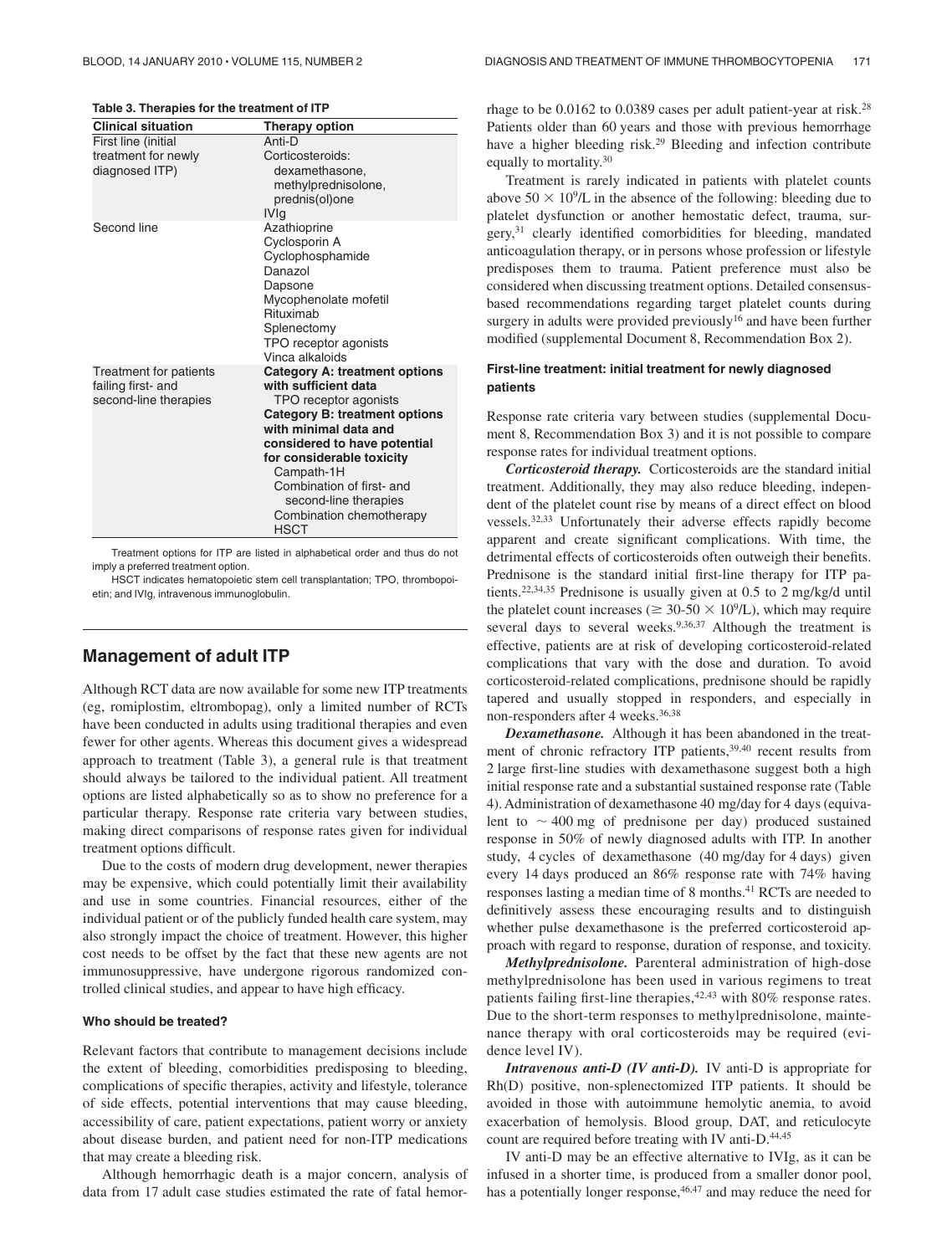|  |  | Table 4. First-line treatment options for adult ITP patients |  |
|--|--|--------------------------------------------------------------|--|
|  |  |                                                              |  |

| Recommended<br>treatment strategy                                      | Approximate<br>response rate                                                             | Approximate time<br>to response                                             | <b>Toxicities</b>                                                                                                                                                                                                                                                                                                      | <b>Duration of sustained</b><br>response                                                      |  |
|------------------------------------------------------------------------|------------------------------------------------------------------------------------------|-----------------------------------------------------------------------------|------------------------------------------------------------------------------------------------------------------------------------------------------------------------------------------------------------------------------------------------------------------------------------------------------------------------|-----------------------------------------------------------------------------------------------|--|
| <b>Corticosteroids</b>                                                 |                                                                                          |                                                                             |                                                                                                                                                                                                                                                                                                                        |                                                                                               |  |
| Dexamethasone<br>40 mg daily for 4 d<br>every 2-4 wk for 1-4<br>cycles | Up to 90% of<br>patients respond<br>initially                                            | Several days to several<br>weeks                                            | Vary with length of administration: mood swings,<br>weight gain, anger, anxiety, insomnia, Cushingoid<br>faces, dorsal fat, diabetes, fluid retention,                                                                                                                                                                 | As high as 50%-80%<br>reported, the latter with 3-<br>6 cycles (during 2-5 y of<br>follow-up) |  |
| Methylprednisolone<br>30 mg/kg/d for 7 d                               | As high as 95%                                                                           | 4.7 d vs 8.4 d<br>(high-dose<br>methylprednisolone<br>[HDMP] vs prednisone) | osteoporosis, skin changes including thinning,<br>alopecia, hypertension, GI distress and ulcers,<br>avascular necrosis, immunosuppression, psychosis,<br>cataracts, opportunistic infections, adrenal<br>insufficiency; hypertension, anxiety. Tolerability<br>decreases with repeated dosing. Possibly lower rate of | 23% of patients have<br>sustained platelet count<br>$(> 50 \times 10^9/\text{L})$ at 39 mo    |  |
| Prednis(ol)one<br>0.5-2 mg/kg/d for 2-4 wk                             | 70%-80% of<br>patients respond<br>initially                                              | Several days to several<br>weeks                                            | adverse events when used as short-term bolus<br>therapy                                                                                                                                                                                                                                                                | Remains uncertain;<br>estimated 10-y disease-<br>free survival 13%-15%                        |  |
| IV anti-D                                                              |                                                                                          |                                                                             |                                                                                                                                                                                                                                                                                                                        |                                                                                               |  |
| 50-75 µg/kg                                                            | Initial response<br>rate similar to IVIq<br>(dose dependent)                             | $4-5d$                                                                      | Common: hemolytic anemia (dose-limiting toxicity),<br>fever/chills                                                                                                                                                                                                                                                     | Typically last 3-4 wk but<br>may persist for months in<br>some patients                       |  |
|                                                                        |                                                                                          |                                                                             | Rare: intravascular hemolysis, disseminated<br>intravascular coaqulation, renal failure, rare death                                                                                                                                                                                                                    |                                                                                               |  |
| IVIq*                                                                  |                                                                                          |                                                                             |                                                                                                                                                                                                                                                                                                                        |                                                                                               |  |
| 0.4 g/kg/d for 5 d or<br>infusions of 1 g/kg/d for<br>$1-2d$           | Up to 80% of<br>patients respond<br>initially; half<br>achieve normal<br>platelet counts | Rapid; many respond<br>in 24 h; typically 2-4 d                             | Headaches common: often moderate but sometimes<br>severe                                                                                                                                                                                                                                                               | Usually transient; platelet<br>counts returning to                                            |  |
|                                                                        |                                                                                          |                                                                             | Transient neutropenia, renal insufficiency, aseptic<br>meningitis, thrombosis, flushing, fever, chills, fatique,<br>nausea, diarrhea, blood pressure changes and<br>tachycardia                                                                                                                                        | pretreatment levels<br>2-4 wk after treatment;<br>persists for months in a<br>few patients    |  |
|                                                                        |                                                                                          |                                                                             | IVIg preparations may contain small quantities of IgA,<br>which occasionally causes anaphylactoid reactions in<br>patients with IqA deficiency; in these cases use IqA-<br>depleted IVIg                                                                                                                               |                                                                                               |  |

Full details regarding the studies found in the literature search are available in supplemental Document 3.

\*IVIg may be discontinued after 1 to 2 days if adequate response is seen.

splenectomy.48-50 Two studies have demonstrated that IV anti-D administered at 75  $\mu$ g/kg, instead of the licensed 50  $\mu$ g/kg dose, increases the overall platelet count comparable to that of  $IVIg.51,52$ Premedication with paracetamol/acetaminophen, or corticosteroids (eg, 20 mg of prednisone), is recommended to reduce the risk of fever/chill reactions especially with the higher dose.<sup>51</sup> Mild anemia is expected and may be dose-limiting.<sup>48</sup> Rare, but very serious, even fatal, cases of intravascular hemolysis, disseminated intravascular coagulation, and renal failure have been reported $44,45,53$ (evidence level Ib-III). IV anti-D is a pooled, biological blood product, the risks of which must be explained to patients. Recent safety concerns have been raised regarding the product WinRho SDF that has prompted its removal from the European market. Until the full nature of these adverse effects is assessed, this agent should be used with caution. A more convenient  $54-57$  and perhaps more tolerable<sup>56,57</sup> delivery of anti-D immune globulin by the intramuscular<sup>54,55</sup> or subcutaneous<sup>56,57</sup> route has been reported in limited, open-label trials of adults<sup>54</sup> and children<sup>55-57</sup> with chronic ITP. In all, the majority of patients exhibited a platelet response within 1 week of treatment, with no reports of severe adverse events. Controlled prospective trials are needed to place subcutaneous or intramuscular anti-D among recommended therapies for ITP.

*IVIg.* Numerous controlled trials have been performed with high-dose IVIg since its initial use approximately 20 years ago<sup>58</sup> and have shown initial response rates comparable to those of corticosteroids but with a shorter time to response.16 ITP patients with CVID may be treated with high-dose IVIg followed by maintenance dosing of 0.3 to 0.4 g/kg every 3 to 4 weeks.<sup>59</sup>

Although IVIg is associated with higher toxicity, especially headaches, and the need for a prolonged infusion (over at least several hours), IVIg recipients are more likely to attain a platelet increase within 24 hours at a dose of 1 g/kg (1-2 infusions over 2 days) compared with the historical treatment regimen (0.4 g/kg/d over 5 days).60 Rare but serious toxicities include renal failure and thrombosis.61,62 The fear of transmission of infectious disease persists, but there is no recent evidence for transmission of HIV, HCV, and HBV, and human T-cell lymphotrophic virus type 1 (HTLV-1). It appears that in some patients corticosteroids may enhance the IVIg response. In addition to this, the concomitant use of corticosteroids may reduce infusion reactions and prevent aseptic meningitis.

#### **Emergency treatments**

An urgent increase in platelet count may be required for some thrombocytopenic patients needing surgical procedures, at high risk of bleeding, or with active central nervous system (CNS), GI, or genitourinary bleeding (supplemental Document 8, Recommendation Box 4).

Although changing from corticosteroids to IVIg or anti-D may be effective in emergency settings, combining first-line therapies is appropriate: prednisone and IVIg are recommended for the emergency treatment of patients with uncontrolled bleeding. High-dose methylprednisolone (HDMP) may also be useful in this setting. Other therapies that work rapidly include platelet transfusion, possibly in combination with IVIg, and emergency splenectomy.63 There is also some evidence of rapid response to vinca alkaloids.

*General measures.* These include cessation of drugs reducing platelet function, control of blood pressure, inhibition of menses, and efforts to minimize trauma (evidence level IV). However, there may be instances in which oral anti-coagulation or antiplatelet medication is necessary (eg, in patients with cardiac stents requiring aspirin and/or clopidogrel) and necessitates raising the threshold platelet count for treatment. In patients with reduced renal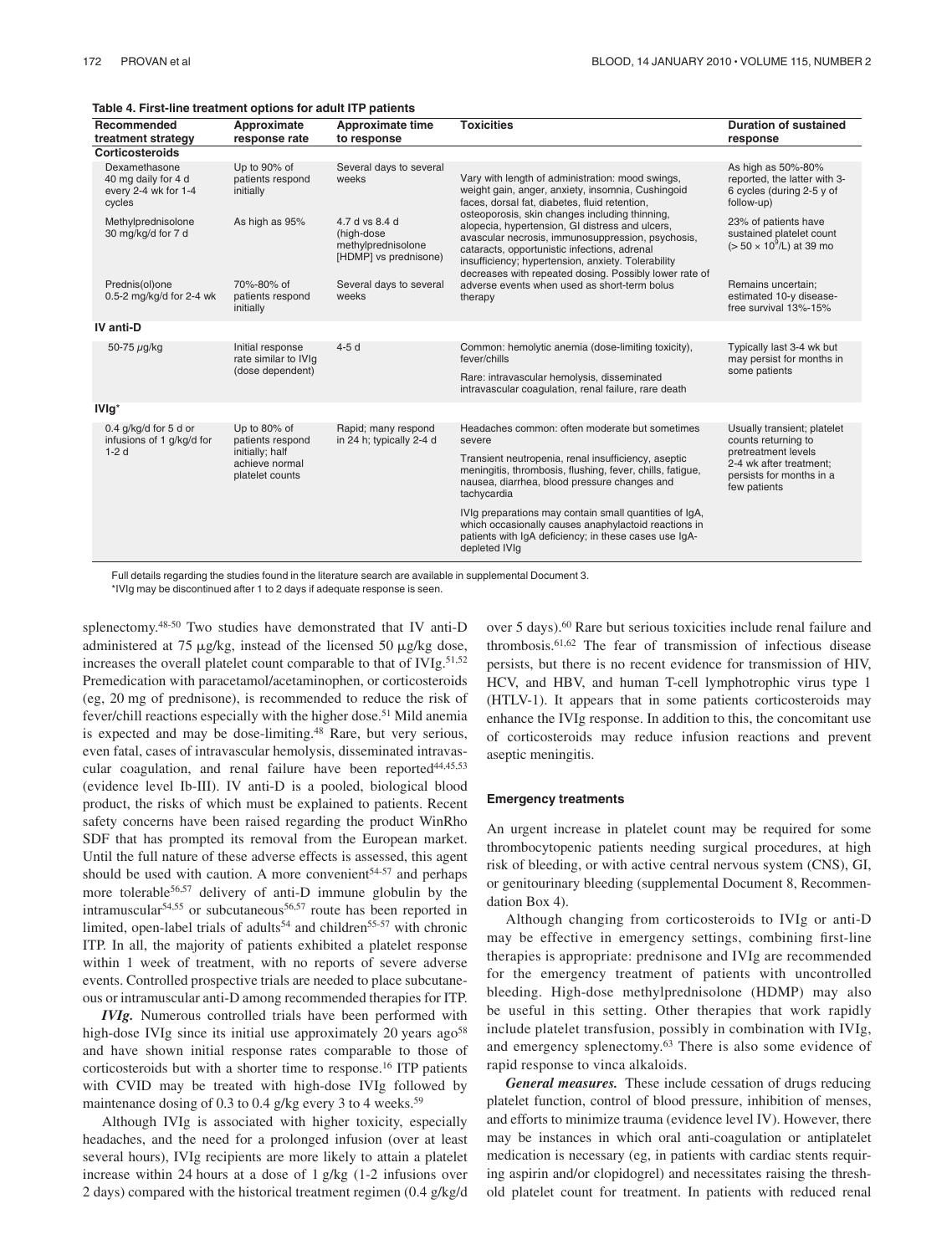#### **Table 5. Second-line treatment options for adult ITP patients**

| <b>Recommended treatment</b><br>strategy                                                                                                                                                                                                                     | Approximate<br>response rate                                                                                                               | Approximate time to<br>response                                                                                            | <b>Toxicities</b>                                                                                                                                                                                                                                                                                                                                                                                        | Duration of sustained response                                                                                                              |
|--------------------------------------------------------------------------------------------------------------------------------------------------------------------------------------------------------------------------------------------------------------|--------------------------------------------------------------------------------------------------------------------------------------------|----------------------------------------------------------------------------------------------------------------------------|----------------------------------------------------------------------------------------------------------------------------------------------------------------------------------------------------------------------------------------------------------------------------------------------------------------------------------------------------------------------------------------------------------|---------------------------------------------------------------------------------------------------------------------------------------------|
| Azathioprine 1-2 mg/kg<br>(maximum: 150 mg/d)                                                                                                                                                                                                                | Up to two-thirds of patients;<br>40% in anecdotal reports                                                                                  | Slow; may need to be<br>continued for 3-6 mo                                                                               | Low incidence and generally mild: weakness, sweating,<br>transaminase elevations, severe neutropenia with infection,<br>pancreatitis                                                                                                                                                                                                                                                                     | Up to a quarter of patients off<br>therapy maintain response                                                                                |
| Cyclosporin A 5 mg/kg/d for 6 d<br>then 2.5-3 mg/kg/d (titration to<br>blood levels of 100-200 ng/mL)                                                                                                                                                        | Dose-dependent. High<br>response rate (~50%-80%)<br>in small series                                                                        | 3-4 wk                                                                                                                     | In most patients, the following are seen to some degree;<br>moderate but transient: increase in serum creatinine,<br>hypertension, fatigue, paresthesias, gingival hyperplasia,<br>myalgia, dyspepsia, hypertrichosis, tremor                                                                                                                                                                            | More than half of responders<br>receiving low doses sustain<br>remission (at least 2 y)                                                     |
| Cyclophosphamide (1-2 mg/kg)<br>orally daily for at least 16 wk) or<br>IV (0.3-1 $q/m^2$ for 1-3 doses<br>every 2-4 wk)                                                                                                                                      | 24%-85% of patients                                                                                                                        | 1-16 wk                                                                                                                    | Most are mild to moderate: neutropenia, acute deep venous<br>thrombosis, nausea, vomiting                                                                                                                                                                                                                                                                                                                | Up to 50% show a sustained<br>response                                                                                                      |
| Danazol 200 mg 2-4 times daily                                                                                                                                                                                                                               | 67% complete or partial<br>response; 40% in anecdotal<br>reports                                                                           | 3-6 mo                                                                                                                     | Frequent side effects: acne, increased facial hair, increased<br>cholesterol, amenorrhea, transaminitis                                                                                                                                                                                                                                                                                                  | 46% remained in remission at a<br>median of 119 $\pm$ 45 mo and mean<br>duration of danazol therapy was<br>37 mo                            |
| Dapsone 75-100 mg                                                                                                                                                                                                                                            | Response in up to 50% of<br>patients                                                                                                       | 3 wk                                                                                                                       | Infrequent and treatable/reversible: abdominal distension,<br>anorexia, nausea, methemoglobinuria, hemolytic anemia in<br>those with G6PD deficiency.<br>Severe: skin rash may require drug to be stopped                                                                                                                                                                                                | Sustained response in up to two-<br>thirds of responders off therapy                                                                        |
| Mycophenolate mofetil 1000 mg<br>twice daily for at least 3-4 wk                                                                                                                                                                                             | Up to 75% of patients;<br>complete response in up to<br>45%                                                                                | 4-6 wk                                                                                                                     | Mild and infrequent: headache (most common and dose-<br>limiting), backache, abdominal distension, anorexia, nausea                                                                                                                                                                                                                                                                                      | Sustained for short time after<br>treatment discontinuation                                                                                 |
| Rituximab 375 mg/m <sup>2</sup> weekly $\times$ 4<br>(lower doses may also be<br>effective)                                                                                                                                                                  | 60% of patients; complete<br>response in 40% of patients                                                                                   | $1-8$ wk                                                                                                                   | Low rate, usually mild-to-moderate first-infusion fever/chills,<br>rash, or scratchiness in throat.<br>More severe reactions include serum sickness and (very<br>rarely) bronchospasm, anaphylaxis, pulmonary embolism,<br>retinal artery thrombosis, infection, and development of<br>fulminant hepatitis via reactivation of hepatitis B. Rare cases<br>of progressive multifocal leukoencephalopathy. | Sustained response $>$ 3-5 y in<br>15%-20% of responders.<br>Responders may require<br>retreatment months to years later                    |
| Splenectomy                                                                                                                                                                                                                                                  | 80% of patients respond;<br>approximately two-thirds<br>achieve a lasting response                                                         | $1-24d$                                                                                                                    | Hemorrhage, peripancreatic hematoma, subphrenic abscess,<br>wound infection, death, pneumococcal infection, fever,<br>overwhelming sepsis syndrome, thrombosis                                                                                                                                                                                                                                           | Response sustained with no<br>additional therapy in<br>approximately two-thirds of<br>patients over 5-10 y                                  |
| TPO receptor agonist:<br>eltrombopag 25-75 mg orally<br>daily                                                                                                                                                                                                | Platelet responses (platelet<br>count > $50 \times 10^9$ /L on d 43 of<br>study): 70% receiving 50-mg<br>dose, 81% receiving 75-mg<br>dose | By d 15, more than<br>80% of patients<br>receiving 50 or<br>75 mg of eltrombopag<br>daily increased platelet<br>count      | Adverse events in at least 20% of patients: headache<br>Treatment-related serious adverse events: increased bone<br>marrow reticulin, worsening thrombocytopenia upon<br>discontinuation, thrombosis, liver function abnormalities<br>in 13%                                                                                                                                                             | Up to 1.5 y with continual<br>administration of the drug                                                                                    |
| TPO receptor agonist:<br>romiplostim<br>Doses $1-10 \mu q/kg$<br>subcutaneously weekly                                                                                                                                                                       | Overall platelet response<br>rate: non-splenectomized,<br>88%; splenectomized, 79%                                                         | 1-4 wk (in patients with<br>platelet count<br>$<$ 30 $\times$ 10 <sup>9</sup> /L<br>to achieve<br>$> 50 \times 10^{9}$ /L) | Adverse events in at least 20% of patients: headache, fatique,<br>epistaxis, arthralgia and contusion (similar incidence in<br>placebo groups)<br>Treatment-related serious adverse events: increased bone<br>marrow reticulin, worsening thrombocytopenia upon<br>discontinuation, thrombosis                                                                                                           | Up to 4 y with continual<br>administration of the drug                                                                                      |
| Vinca alkaloid regimens:<br>vincristine total dose of 6 mg (1-2)<br>mg per infusion weekly);<br>vinblastine total dose of 30 mg<br>(10 mg per infusion weekly), and<br>some patients, vincristine and<br>vinblastine infusions<br>administered alternatively | Highly variable transient<br>response in 10%-75% of<br>patients                                                                            | $5-7d$                                                                                                                     | Neuropathy especially with repeated dose and in the elderly;<br>neutropenia, fever, inflammation/thrombophlebitis at the<br>infusion site                                                                                                                                                                                                                                                                | A normal platelet count was<br>observed in 6 of 9 (9/12 had<br>response) patients under long-<br>term 3-36 mo monitoring;<br>average, 10 mo |

Further details regarding the studies found in the literature search (2001-2008) are available in supplemental Document 3. Long-term responses for many of these agents are based on fragmented data and potentially poor follow-up.

function, hemostasis may be improved with desmopressin and by maintaining hemoglobin at a minimum of 10 g/dL.

*Platelet transfusions with or without IVIg.* Platelet transfusion increases the posttransfusion platelet count by more than  $20 \times 10^9$ /L in 42% of bleeding ITP patients and may reduce bleeding.<sup>64</sup> In a retrospective study of 40 patients<sup>63</sup> (evidence level IIb), concurrent administration of platelet transfusions and IVIg was associated with resolution of bleeding, rapid restoration of adequate platelet counts, and minimal side effects (evidence level III/IV).

*Vinca alkaloids.* As a single agent, vincristine induces a platelet count increase in a small fraction of chronic ITP patients (evidence level IV). However, when combined with other agents it may be a useful approach in patients requiring emergency treatment<sup>65</sup> (evidence level IIb).

*Emergency splenectomy.* See "Splenectomy" in "Second-line therapy: surgical."

*Antifibrinolytics.* Antifibrinolytic agents, such as oral or IV tranexamic acid and episilon-aminocaproic acid may be useful in preventing recurrent bleeding in patients with severe thrombocytopenia; however, the efficacy has not been evaluated by randomized trial in ITP patients. Tranexamic acid (1 g, 3 times daily orally) and episilon-aminocaproic acid (1-4 g every 4-6 hours [maximum dose, 24 g/d]) may be of special value in certain dental or surgical procedures.

#### **Emergency treatments that are not indicated**

*Plasmapheresis.* Plasmapheresis has been studied in small cohorts of ITP patients, some of whom had acute ITP. No patients with chronic ITP showed a response<sup>66</sup> (evidence level III).

#### **Second-line treatment options for adult ITP patients**

Splenectomy and a large number of drugs have been used as second-line therapy with variable success. Physicians are required to make individual judgments about the nature of second-line treatment based on bleeding history, comorbidities, patient expectations, and compliance.

The main goal of second-line therapy is to attain a sustained increase of the platelet count that is considered hemostatic for the individual patient. Available treatment modalities have quite different mechanisms of action and can be broadly categorized into those that are given only once (or for only one course) and are intended to induce long-term remission (splenectomy, rituximab), and those that need continued or chronic administration (corticosteroids, immunosuppressive agents, thrombopoietin receptor agonists).

Depending on the clinical setting, splenectomy is deferred in most patients for at least 6 months. This may be due to patient preference or other active comorbidities and to the understanding that spontaneous improvement or late remission may occur 6 to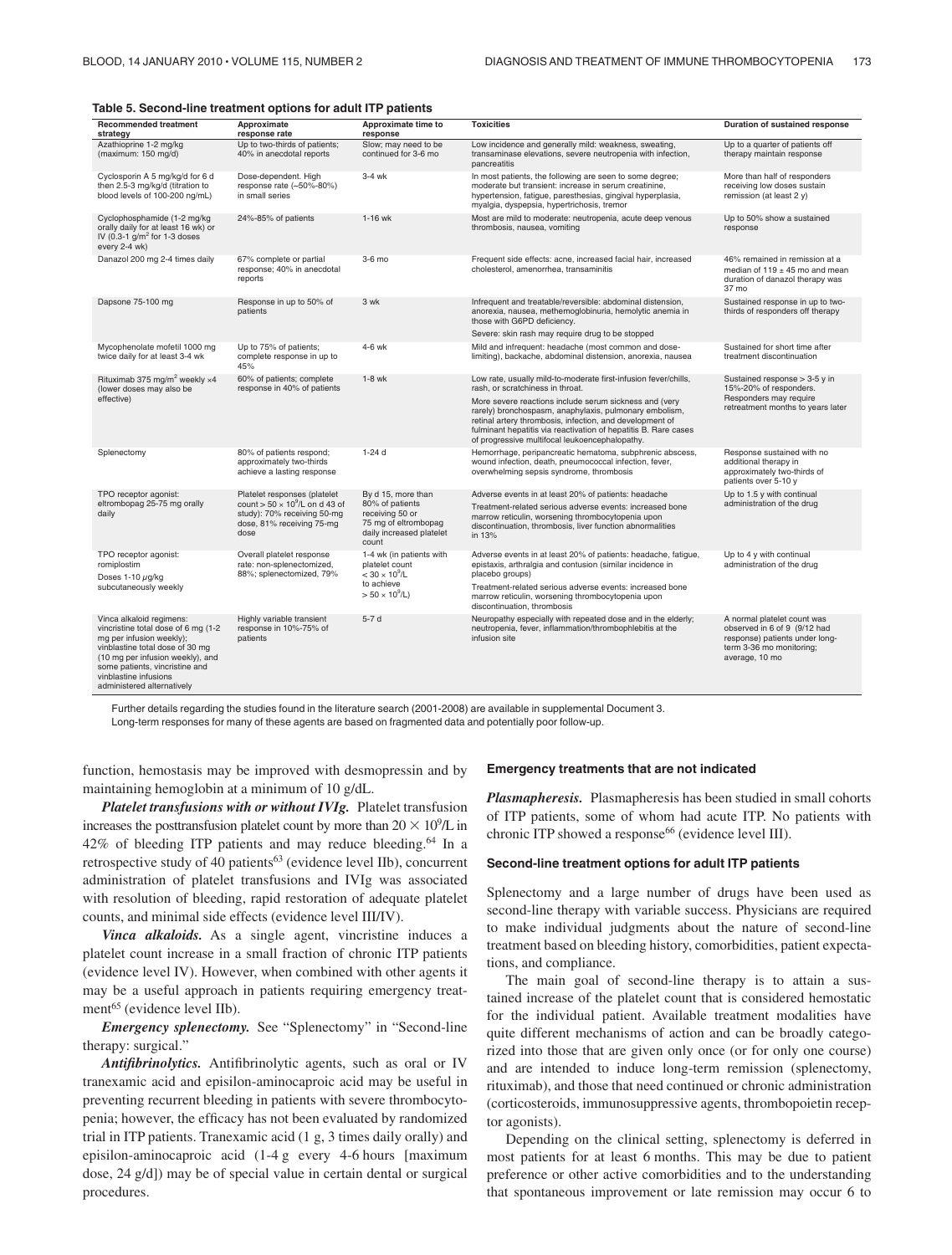12 months after diagnosis; indeed, some patients may spontaneously remit even years after diagnosis.

*Second-line therapy: medical.* Treatment options are listed alphabetically so as to show no preference for a particular therapy (supplemental Document 8, Recommendation Box 5; Table 5).

*Azathioprine.* Despite few new data, consensus was that this agent is still useful. Investigators have reported complete responses in 45% of 53 patients (40 splenectomized) treated with azathioprine (150 mg/day) for a median of 18 months.<sup>67</sup> Although continued therapy is generally required, often a reduced dose suffices. Leukemia has only rarely been associated with azathioprine in other disorders but has not been described in ITP patients<sup>68</sup> (evidence level III).

*Cyclosporin A.* Cyclosporin A (2.5-3 mg/kg/d) is effective as a single agent in ITP patients or when given with prednisone, but its side effects may make it unsuitable for some patients (eg, older patients and those with renal insufficiency). Clinical improvement was observed in more than 80% of patients resistant to first-line therapy, with  $42\%$  achieving a complete response<sup>69</sup> (evidence level IIa). Remissions may be durable (mean, 29 months) following discontinuation of treatment<sup>70</sup> (evidence level IIb). Side effects are usually moderate but transient and include fatigue, renal insufficiency, hypertension, and neuropathy.69

*Cyclophosphamide.* Immunosuppression with cyclophosphamide, either orally (1-2 mg/kg daily for at least 16 weeks) or intravenously  $(0.3-1 \text{ g/m}^2 \text{ for } 1-3 \text{ doses every } 2-4 \text{ weeks})$ , has been used for patients refractory to corticosteroids and/or splenectomy. Response rates varied from 24% to 85%43,71,72 and toxicity was mild to moderate.72 However, there are reports of ITP and SLE patients developing acute myeloid leukemia (AML) after cyclophosphamide therapy.73 The complication of sterility after treatment for ITP has not been adequately addressed.

*Danazol.* Danazol is an attenuated androgen administered orally at a dose of 200 mg, 2 to 4 times daily (10-15 mg/kg/d). Response rates of 60% to 67% have been recorded ( $> 50 \times 10^9$ /L for  $\geq$  2 months in 57 ITP patients after splenectomy).<sup>74</sup> Older females and splenectomized patients may have the highest rate of response.74

*Dapsone.* Dapsone is a moderate corticosteroid-sparing agent that is usually administered orally at a dose of 75 to 100 mg/d.75 Dapsone may delay splenectomy for up to 32 months in patients who have not responded to first-line corticosteroid therapy (evidence level IIb). However, splenectomized patients have a low response rate.76

Male patients at risk for glucose-6-phosphate dehydrogenase (G6PD) deficiency should be screened before starting treatment and monitored for hemolysis and methemoglobinemia77 (evidence level III).

*Mycophenolate mofetil.* Mycophenolate mofetil (MMF), an antiproliferative immunosuppressant, has been shown to be useful in some ITP patients. Administration of MMF at progressively increasing doses (250 mg up to optimally 1000 mg/day twice a week over 3 weeks) produced platelet increase in 39% of patients with refractory ITP, but was not sustained<sup>78</sup> (evidence level IIb). In a retrospective study, the overall response rate was 78% (major response,  $> 80 \times 10^9$ /L; and moderate response,  $30\text{-}80 \times 10^9$ /L at 3 months).79

*Rituximab.* Several publications have reported the use of rituximab in ITP patients since previous consensus documents were issued<sup>15,16</sup> and suggest that about 60% of patients respond, with approximately 40% achieving complete response.80 Responses generally occur after 1 to 2 weeks to 6 to 8 weeks<sup>81,82</sup> and last from 2 months in partial responders to 5 years or longer in 15% to 20% of initially treated patients.<sup>80</sup> Most patients with a durable ( $> 1$  year) complete response will respond to repeat treatment if they relapse (evidence level IIa-III).

After 2 years of observation in a prospective, open-label, single-arm phase 2 trial, 33% of patients had a platelet count of  $50 \times 10^9$ /L or higher and 40% had a platelet count of 30  $\times 10^9$ /L or higher without any additional treatment.<sup>83</sup> Although the studies presented used rituximab doses of 375 mg/m2, lower doses (100 mg IV weekly for 4 weeks) may also be effective, although associated with a longer time to response.<sup>84</sup> At the current time the standard dose of rituximab for ITP patients is unknown, and, due to the potential toxicity and expense of the agent, future studies are required to identify the optimal dose. High response rates have recently been reported for a combination of rituximab with high-dose dexamethasone as initial therapy.85

Rituximab is contraindicated in patients with evidence of active hepatitis B infection (eg, positive hepatitis B/C core antibody). Adverse events associated with rituximab are usually mild or moderate, with a low incidence of infections.82,86 There are also reports of more than 50 cases of progressive multifocal leukoencephalopathy associated with rituximab treatment in patients with lymphoma and more recently a limited number of patients with SLE and ITP.87,88 Hence, additional long-term safety data are required. These cases tend to occur in patients who are heavily immunosuppressed and on combination treatments.

*Thrombopoietin-receptor agonists: romiplostim and eltrombopag.* Rather than modulating the immune system, another therapeutic approach is to stimulate platelet production. Thrombopoietin (TPO) is the primary factor regulating platelet production,89 and several TPO-receptor agonists have been developed that activate the TPO receptor and increase platelet production.<sup>90-93</sup> Two agents, romiplostim and eltrombopag, are FDA-approved for the treatment of ITP. Romiplostim is administered as a 1 to 10  $\mu$ g/kg subcutaneous weekly injection.93,94 Eltrombopag is an oral non-peptide TPO-receptor agonist administered as a 25, 50, or 75 mg daily dose92,94,95 (evidence level Ib/IIa).

Data from phase 1-3 trials have demonstrated that both drugs are highly effective in increasing the platelet count in both healthy volunteers and ITP patients.90,92-98 In 2 parallel, placebo-controlled, double-blind randomized phase 3 trials, romiplostim was given to 63 splenectomized and 62 non-splenectomized patients for 6 months.<sup>93</sup> An overall platelet response rate ( $\geq 4$  out of 24 study weeks  $> 50 \times 10^9$ /L) was observed in 79% and 88% of romiplostimtreated patients, compared with 0% and 14% in the respective placebo arms.93 Similar results have been achieved with eltrombopag in chronic relapsed or refractory ITP patients ( $n = 114$ ); 59% of eltrombopag-treated patients compared with 16% of placebotreated patients achieved a platelet count of  $50 \times 10^9$ /L or higher on day 43 of the study.94

Across the 2 romiplostim studies, 87% of romiplostim-treated patients reduced or discontinued concurrent ITP therapy, including corticosteroids and IVIg.93 Long-term data with romiplostim showed that responses were sustained for up to 4 years on continuous therapy, with most patients able to decrease or discontinue concurrent corticosteroid therapy.98 This is an important finding, especially as it affects patients who may have been on immunosuppressive treatment for a long period of time. TPOreceptor agonists have the potential to minimize morbidity and mortality in these patients.

Although most adverse effects were mild, concerns have been raised over the increased bone reticulin found in 10 of more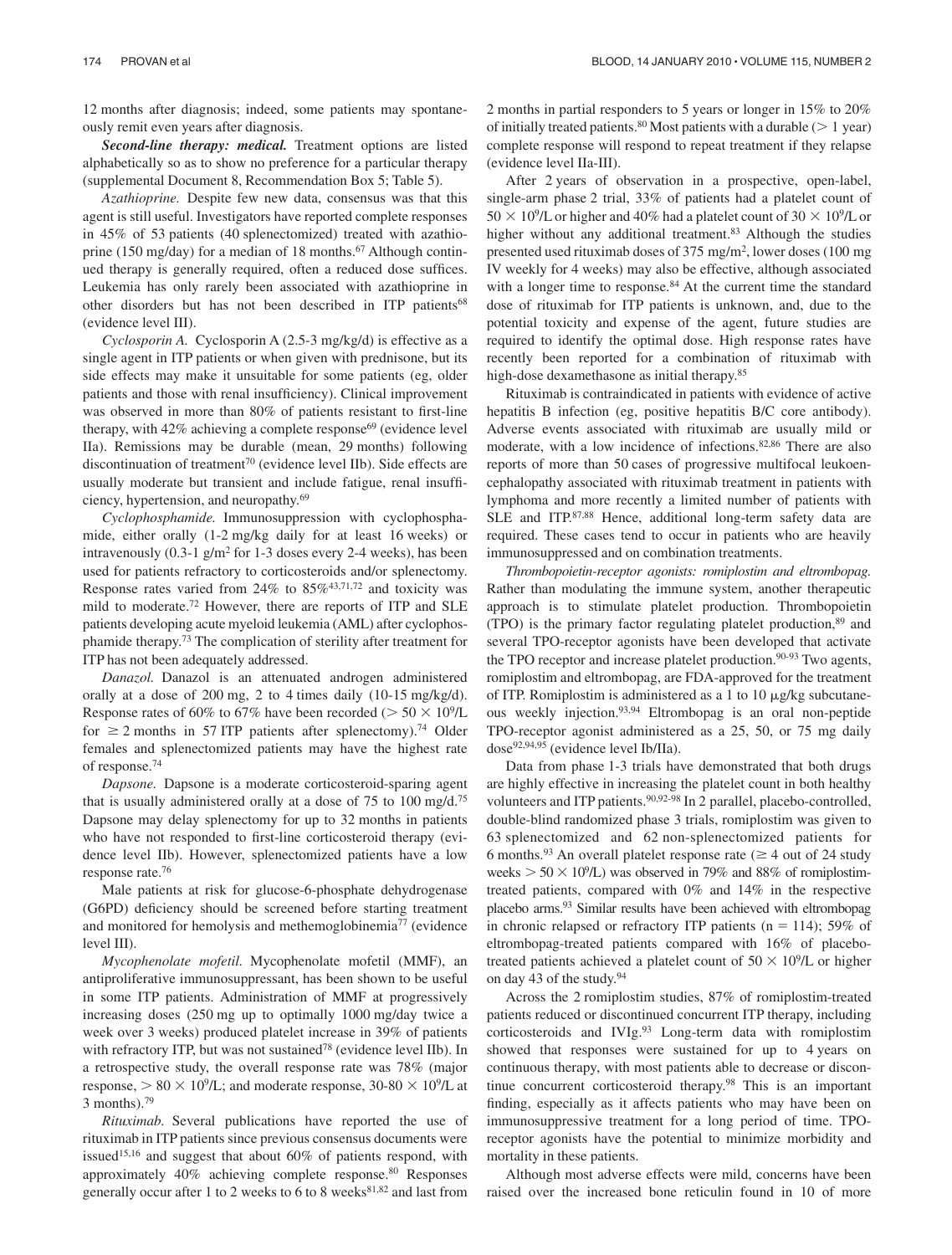than 271 patients included in the romiplostim trials and in 7 of 117 patients in the eltrombopag trials. Long-term studies will address the importance of this finding and determine whether routine monitoring is required.93,98 Although reported in rodent studies with eltrombopag, there was no increase in cataracts observed in the ITP studies.92,94,99 Liver function test abnormalities were seen in 13% of eltrombopag-treated patients.<sup>100</sup>

Due to their mechanism of action, TPO-receptor agonists are considered a maintenance therapy. Upon cessation of treatment, most patients return to lower platelet counts ( $\sim 10\%$  transiently falling below baseline platelet counts); however, a few patients are able to discontinue treatment successfully.93

*Vinca alkaloids.* Vinca alkaloids may cause a transient platelet count increase in two-thirds of patients lasting 1 to 3 weeks.15 Approximately 50% of splenectomized patients respond to vinca alkaloids but this is not sustained.15,101,102

*Second-line therapy: surgical. Splenectomy.* Eighty percent of patients respond to splenectomy, and response is sustained in  $66\%$  with no additional therapy for at least 5 years<sup>103-105</sup> (supplemental Document 8, Recommendation Box 6). Many patients without a complete response can still expect a partial or transient response.15,106 Approximately 14% of patients do not respond and approximately 20% of responders relapse weeks, months, or years later<sup>103</sup> (evidence level IIb).

*Complications of splenectomy.* Complications of splenectomy include bleeding, infection, thrombosis, prolonged hospitalization, readmission to the hospital, and requirement for additional intervention.<sup>104</sup> Reported complication rates vary considerably<sup>30,103,104,107,108</sup> and may be greater in patients aged 65 years or older.29 In a recent systematic analysis, splenectomy complication rates were 12.9% with laparotomy and 9.6% with laparoscopy; mortality was 1.0% with laparotomy and 0.2% with laparoscopy.104

Because ITP<sup>22</sup> and splenectomy<sup>109</sup> are both associated with thromboembolic risks, ITP patients should receive appropriate postoperative thromboprophylaxis.

*Predicting response to splenectomy.* There is no widely accepted test predicting response to splenectomy. Response to oral corticosteroids or high-dose IVIg has a low predictive value $110,111$ (evidence level IIb). Indium-labeled autologous platelet scanning may be the most sensitive predictor of response to splenectomy, but here too studies vary.<sup>112,113</sup> When scanning reveals splenic platelet destruction, approximately 90% of patients respond to splenectomy.112 This test is currently limited to several research centers, but if available may be useful before splenectomy (evidence level III, grade B recommendation).

*Accessory splenic tissue (evidence level III/IV).* Imaging techniques show accessory splenic tissue in up to 12% of splenectomized patients and almost all is removed during surgery.<sup>114</sup> In patients who relapse following an initial response to splenectomy, assessment for accessory spleen should be considered. However, in patients who never responded to initial splenectomy, response is extremely rare.<sup>42,115</sup>

*Prevention of infection after splenectomy.* Splenectomized patients are at lifelong risk for uncontrolled infection with a poor outcome from *Streptococcus pneumoniae*, *Neisseria meningitidis*, and *Haemophilus influenzae.*116,117

Patients are usually given prophylactic polyvalent pneumococcal, meningococcal C conjugate, and *H influenzae* b (Hib) vaccines at least 4 weeks before (preferably) or 2 weeks after splenectomy and revaccinated according to the country-specific recommendations (evidence level IV).<sup>118,119</sup> In patients who have received rituximab in the previous 6 months, vaccinations may not be effective. Vaccination for these patients should be readdressed once B-cell recovery has occurred.

In some studies, asplenic patients were given long-term antibiotic prophylaxis (phenoxymethylpenicillin 250-500 mg twice a day or equivalent, or erythromycin 500 mg twice a day).120 However, the benefit of lifelong antibiotic prophylaxis is unproven<sup>121,122</sup> and the risk of late infection is quite low, and therefore no consensus has been reached.123

A practical policy is for splenectomized patients to have a home supply of antibiotics (eg, penicillin VK, erythromycin, or levofloxacillin) for use in case of a febrile illness. Patients should be educated about the risk of postsplenectomy infection, including the need to go to the emergency department if fever higher than 101°F (38°C) occurs. In addition, cards should be carried to alert physicians that the patient is asplenic; some patients may wish to wear alert bracelets or pendants (grade C recommendation, evidence level IV).

### **Treatment options for adult patients failing first- and second-line therapies**

*Patients failing first- and second-line therapies.* Approximately 20% of patients do not attain a hemostatic platelet count after splenectomy or after first- and second-line medical approaches (supplemental Document 8, Recommendation Box 7); an additional 10% to 20% of splenectomy responders eventually relapse (evidence level IV). These patients may be able to tolerate severe thrombocytopenia (ie, platelet counts as low as  $10 \times 10^9$ /L) relatively well with near-normal quality of life (QoL). However, some have consistent and statistically significant deficits on QoL measures, bleeding, and increased risk of death.28,124-126 For those who fail standard therapies and still require treatment, options are limited. In this situation, the risk of further therapy must be discussed with the patient and compared with the benefit of that therapy. In addition, other potential etiologies for thrombocytopenia should be exhaustively explored.127 Some patients opt to live with lower platelet counts instead of undergoing toxic treatments (Table 6).

*Combination chemotherapy.* Combination chemotherapy may be effective for some chronic refractory ITP patients.65,128,129 A combination of cyclophosphamide (100-200 mg/d IV) on days 1 through 5 or 7 and prednisone (0.5-1.0 mg/kg orally daily) on days 1 through 7, combined with vincristine (1-2 mg IV) on day 1, and one of the following: azathioprine (100 mg orally daily) on days 1 through 5 or 7 or etoposide (50 mg orally daily) on days 1 through 7 has been evaluated. The overall response rate in the 31 patients was 68% including a complete response in 42%; therapy was well tolerated (evidence level IIb). Longer-term follow-up is required to assess durability of remission and the risk of secondary cancers.

*Campath-1H.* Campath-1H is an alternative therapeutic option for severe, refractory ITP130; however, this drug has the potential to cause severe, possibly life-threatening, immunosuppression and usually requires prolonged antifungal, antibacterial, and antiviral prophylaxis.

*Hematopoietic stem cell transplantation.* Remissions have been induced in some patients with chronic refractory ITP using autologous or allogeneic hematopoietic stem cell transplantation (HSCT)131-134 (evidence level IIb/III). However, potentially fatal toxicities such as neutropenic fever, cerebral hemorrhage, and septicemia may occur.<sup>133</sup> HSCT is warranted only in patients with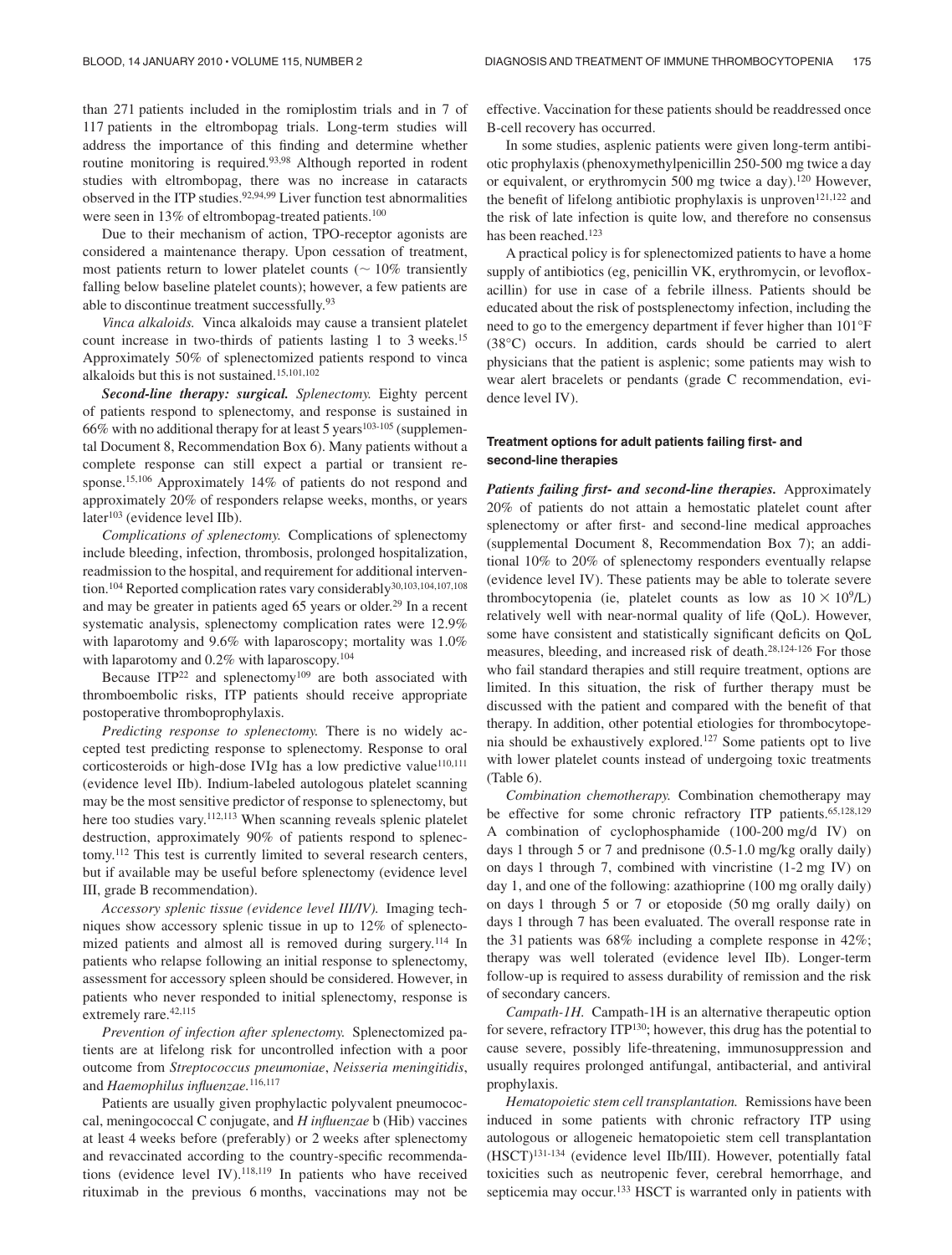| Table 6. Recommendations for adult patients failing first- and second-line therapies |  |  |
|--------------------------------------------------------------------------------------|--|--|
|                                                                                      |  |  |

| Recommended<br>treatment strategy                                                                                | Approximate<br>response rate                                                                                                           | <b>Approximate time</b><br>to response                                       | <b>Toxicities</b>                                                                                                                                                                          | <b>Sustained response</b>                                                                                  |
|------------------------------------------------------------------------------------------------------------------|----------------------------------------------------------------------------------------------------------------------------------------|------------------------------------------------------------------------------|--------------------------------------------------------------------------------------------------------------------------------------------------------------------------------------------|------------------------------------------------------------------------------------------------------------|
| Category A: treatment options with sufficient data                                                               |                                                                                                                                        |                                                                              |                                                                                                                                                                                            |                                                                                                            |
| TPO--receptor agonist:<br>eltrombopag                                                                            | Platelet responses<br>(platelet count $>$ 50 $\times$                                                                                  | By d 15, more than<br>80% receiving 50 or                                    | Adverse events in at least 20%<br>of patients: headache                                                                                                                                    | Up to $1.5$ y with<br>continuous                                                                           |
| 25-75 mg orally daily                                                                                            | $10^9$ /L on<br>d 43 of study): $70\%$<br>receiving 50-mg dose,<br>81% receiving 75-mg<br>dose                                         | 75 mg of<br>eltrombopag daily<br>increased platelet<br>count                 | Treatment-related serious<br>adverse events: increased bone<br>marrow reticulin, worsening<br>thrombocytopenia upon<br>discontinuation, thrombosis, liver<br>function abnormalities in 13% | administration of the<br>drug                                                                              |
| TPO--receptor agonist:<br>romiplostim                                                                            | Overall platelet response<br>rate:                                                                                                     | 1-4 wk (in patients<br>with a platelet count                                 | Adverse events in at least 20%<br>of patients: headache, fatique.                                                                                                                          | Up to 4 y with<br>continuous                                                                               |
| 1-10 $\mu$ g/kg<br>subcutaneously weekly                                                                         | Non-splenectomized,<br>88%<br>Splenectomized, 79%                                                                                      | $<$ 30 $\times$ 10 <sup>9</sup> /L to<br>achieve<br>$> 50 \times 10^{9}$ /L) | Treatment-related serious<br>adverse events: increased bone<br>marrow reticulin, worsening                                                                                                 | administration of the<br>drug                                                                              |
|                                                                                                                  |                                                                                                                                        |                                                                              | thrombocytopenia upon<br>discontinuation, thrombosis                                                                                                                                       |                                                                                                            |
| Campath-1H                                                                                                       | Category B: treatment options with minimal data and considered to have potential for considerable toxicity<br>Initial response seen in | 1 wk to 9 mo                                                                 | Fever, rigors, chills, intracranial                                                                                                                                                        | All but 1 patient                                                                                          |
|                                                                                                                  | 67% of patients                                                                                                                        |                                                                              | hemorrhage, cerebral vein<br>thrombosis, severe intravascular<br>hemolysis, death, infection                                                                                               | relapsed within 24 mo                                                                                      |
| Combination<br>chemotherapy: various<br>regimens; see<br>supplemental Table 3<br>for complete regimen<br>details | Response seen in more<br>than two-thirds of<br>patients                                                                                | $2-3$ mo                                                                     | Risk of second malignancies<br>including acute leukemia, mild<br>nausea and vomiting, alopecia,<br>acne, hemorrhagic cystitis,<br>neuropathy, pancytopenia                                 | Durable response<br>seen in two-thirds of<br>patients achieving CR<br>(CR in about 40% of<br>all patients) |
| <b>HSCT</b>                                                                                                      | Of 14 patients, 6<br>achieved remission                                                                                                | 5 wk                                                                         | Frequent serious toxicities<br>reported in peri- and<br>posttransplantation period:<br>infection, mucocutaneous<br>bleeding, myelosuppression,<br>anorexia, GVHD, and death                | Long-term complete<br>remission in one-third<br>of patients. Late (2 y)<br>relapses                        |

Further details regarding the studies found in the literature search (2001-2008) are available in supplemental Document 3. CR indicates complete response; and GVHD, graft-versus-host disease.

severe chronic refractory ITP with bleeding complications unresponsive to other modalities. However, very few long-term responses have been recorded.

*TPO-receptor agonists: romiplostim and eltrombopag.* TPOreceptor agonists have been studied in patients after splenectomy and show an approximately  $79\%$  overall response rate  $90,92-94,98$ (evidence level Ib). TPO-receptor agonists may be a costly option, and thrombocytopenia will usually return upon cessation of treatment. However, these are the only treatments for refractory ITP that have been shown to be effective in RCTs. In view of the apparent low toxicity and good tolerability of these treatments, many patients would choose to be on them indefinitely. To date, administration of romiplostim has been continued for up to 4 years without loss of benefit or cumulative toxicity.98

#### **Therapies whose use is not justified**

The following approaches have been reviewed and are not justified for use in ITP due to evidence affirming lack of efficacy or excessive toxicity: colchicine, interferon  $\alpha$ , protein A immunoadsorption column, plasmapheresis as an isolated approach, vitamin C, recombinant factor VIIa.

#### **Supportive care**

# *Antifibrinolytics.* See "Emergency treatments" (evidence level IV).

*Inhibition of menstrual bleeding.* Both progesterone-containing intrauterine contraceptive device and oral contraceptives can decrease the frequency and amount of menstrual bleeding<sup>135</sup> (evidence level IIb).

*Other measures.* Patient groups (such as the ITP Support Association [http://www.itpsupport.org.uk/], the Platelet Disorder Support Association [http://www.pdsa.org/], and the ITP Foundation [http://www.itpfoundation.org]) offer psychological support to patients by providing relevant information about their condition, available treatments, and advice on how to live with ITP.

# **Thrombocytopenia in pregnancy**

#### **Presentation of thrombocytopenia during pregnancy**

Platelet counts are usually lower in pregnant than in non-pregnant women.132 This gestational thrombocytopenia is caused by a combination of hemodilution and increased platelet activation and clearance. A decrease of approximately 10% in platelet count is typical toward the end of the third trimester. ITP is estimated to occur in 1 in 1000 to 1 in 10 000 pregnant women.137 Women with previously diagnosed ITP may experience exacerbation or relapse.138,139

A study of 119 pregnancies in 92 women with ITP found that 31% required intervention. Pregnancy is associated with a procoagulant state in preparation for the hemostatic challenge of delivery140 due to increased levels of fibrinogen, factor VIII, and von Willebrand factor; suppressed fibrinolysis; and a reduction in the activity of protein S.140 These changes may result in fewer bleeding symptoms and therefore a greater tolerance to ITP in pregnant compared with non-pregnant women (evidence level IV).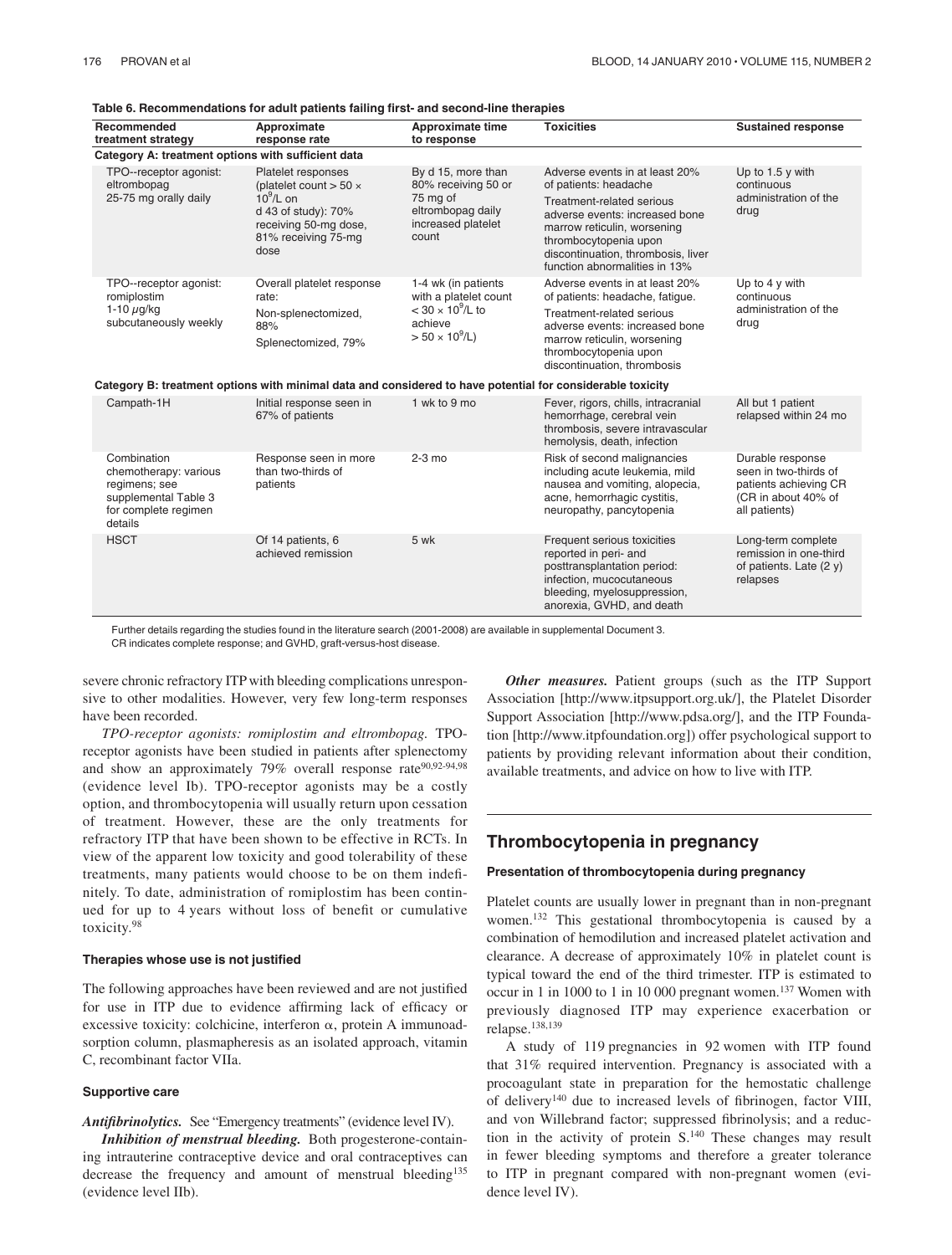#### **Diagnosis of ITP first presenting in pregnancy**

Recommendations for the diagnosis and management of ITP in pregnancy are mainly based on clinical experience and expert consensus, as there are few RCTs.

The diagnosis of ITP involves the exclusion of other causes of thrombocytopenia during pregnancy. As in the non-pregnant setting, diagnostic tests are used to exclude alternative causes of thrombocytopenia (see Tables 1-2 and supplemental Document 8). The work-up of a pregnant ITP patient is essentially the same as that of a non-pregnant patient; taking into account the following additions and exceptions: gestational thrombocytopenia, preeclampsia, HELLP syndrome, DIC, folate deficiency, massive obstetrical hemorrhage, acute fatty liver, antiphospholipid antibody syndrome.

*Laboratory investigations for the diagnosis of ITP in pregnancy.* Bone marrow examination is not required to make the diagnosis of ITP in pregnancy (supplemental Document 8, Recommendation Box 8). The measurement of maternal antiplatelet immunoglobulin has no value in the routine diagnosis of ITP in pregnancy.

#### **Management of ITP in pregnancy**

Optimum management of ITP in pregnancy requires collaboration among the obstetrician experienced in the management of ITP, the hematologist, the obstetric anesthetist, and the neonatologist. Treatment is largely based on the risk of maternal hemorrhage. Studies have shown that pregnancy in women with ITP can proceed safely with low hemorrhagic risk for both infants and mothers.138,141,142 Because platelet counts may fall in the third trimester, the frequency of platelet count measurement increases to assist in making decisions regarding delivery. The aim of peripartum treatment is to ensure that there is a satisfactory maternal platelet count for delivery.

*Target platelet counts for treatment.* Throughout the first 2 trimesters, treatment is initiated (1) when the patient is symptomatic, (2) when platelet counts fall below 20 to 30  $\times$  10<sup>9</sup>/L, or (3) to produce an increase in platelet count to a level considered safe for procedures. Patients with platelet counts at 20 to  $30 \times 10^9$ /L or higher do not routinely require treatment. They should be monitored more closely as delivery approaches.<sup>143</sup>

The lowest platelet count at which it is safe to administer spinal or epidural anesthesia remains controversial due to the theoretical risk of epidural hematoma formation and neurological damage.144-146 Obstetric anesthetists generally recommend a platelet count of at least  $75 \times 10^9$ /L to allow administration of spinal or epidural anesthesia. Hematologists believe that a platelet count of at least  $50 \times 10^9$ /L is adequate to allow for cesarean section.

### **Recommended treatment options for the management of ITP in pregnancy**

Primary treatment options for maternal ITP are similar to those of other adult ITP patients (supplemental Document 8, Recommendation Box 9). Corticosteroids and IVIg are the first-line treatments for maternal ITP.143 The limited evidence for the use of IV anti-D, $^{147,148}$  splenectomy, and azathioprine<sup>149-151</sup> is presented in the subsections that follow. Vinca alkaloids, rituximab, danazol, TPO-receptor agonists, and most immunosuppressive drugs (other than azathioprine) should not be used during pregnancy because of possible teratogenicity.

*First-line treatment: initial treatment for newly diagnosed patients.*

*Corticosteroids.* Prednisone at a low dose (10-20 mg/d) is given initially and then adjusted to the minimum dose that produces a hemostatically effective platelet count. Worsening of the thrombocytopenia may complicate the last weeks before delivery so tapering should not be pursued aggressively at that time. Shortterm, low-dose prednisone is generally considered to be effective and safe for the mother, but corticosteroids can exacerbate hypertension, hyperglycemia, and osteoporosis and may cause excessive weight gain and psychosis. After delivery, the platelet count should be monitored and corticosteroids tapered slowly to avoid a rapid fall in platelet count and to ensure that the mother's mental state is not affected (evidence level IV).

Although prednisone is metabolized in the placenta by 11-betahydroxlase, high doses may have an effect on the fetus. A randomized study revealed no beneficial effect of low-dose maternal corticosteroids (1.5 mg of betamethasone orally per day) on the fetal platelet count<sup>152</sup> (evidence level Ib).

*IVIg.* If corticosteroid therapy is ineffective, significant side effects occur, or a more rapid platelet increase is required, IVIg should be considered. There are no comparative trials of corticosteroids and IVIg in pregnant women; however, response rates are similar to those in non-pregnant patients. After an initial response, single IVIg infusions are well tolerated and may be repeated as needed to prevent hemorrhage and provide an adequate platelet count for delivery (evidence level IV).

*IV anti-D.* In non-splenectomized Rh(D)-positive patients, IV anti-D 50 to 75  $\mu$ g/kg has been shown to be effective and safe for both mother and fetus in the second and third trimesters<sup>147,148</sup> (evidence level IIb). In one study of anti-D for delivery, augmentation with corticosteroids or IVIg was usually required to achieve the required platelet count of  $50 \times 10^9$ /L.<sup>147</sup> Although complications are uncommon, monitoring is required for neonatal jaundice, anemia, and direct antiglobulin test positivity after delivery.

*Management options for maternal ITP patients failing firstline treatment. Combining first-line therapy.* As with nonpregnant adults, combining first-line treatments in the refractory patient may be appropriate in the weeks before delivery (evidence level IV). HDMP (1000 mg) possibly in combination with IVIg or azathioprine has been suggested as a treatment for pregnant patients refractory to oral corticosteroids or IVIg143 (evidence level III). Data available for azathioprine in SLE and renal transplantation show that it is safe during pregnancy<sup>149-151</sup> (evidence level III) but response is slow. Cyclosporin A has not been associated with significant toxicity to mother or fetus during pregnancy.<sup>153,154</sup>

If splenectomy is necessary, it is best performed in the second trimester and may be performed laparoscopically (evidence level III), but the technique may be difficult beyond 20 weeks' gestation. Appropriate vaccination during or after pregnancy is required.

*Prepregnancy counseling.* It is rarely necessary to advise ITP patients against pregnancy. Counseling of ITP patients considering pregnancy should address safety of mother and fetus, outcomes of worsening maternal disease, and risks of pregnancy itself (evidence level IV).

*Management of delivery.* Historically, management of delivery in mothers with ITP has been dominated by concerns over the risk of severe neonatal thrombocytopenia and hemorrhage (supplemental Document 8, Recommendation Box 10). In 1976, cesarean section was recommended for all ITP patients based on a reported perinatal mortality of 12% to 21%, largely resulting from birth trauma and ICH. However, these historical data were selective and excessively pessimistic. More recent reviews suggest the neonatal mortality rate of babies born to mothers with ITP is less than  $1\%$ .<sup>141</sup> Large prospective studies published in the 1990s documented an incidence of "severe" neonatal thrombocytopenia ( $\leq 50 \times 10^9$ /L)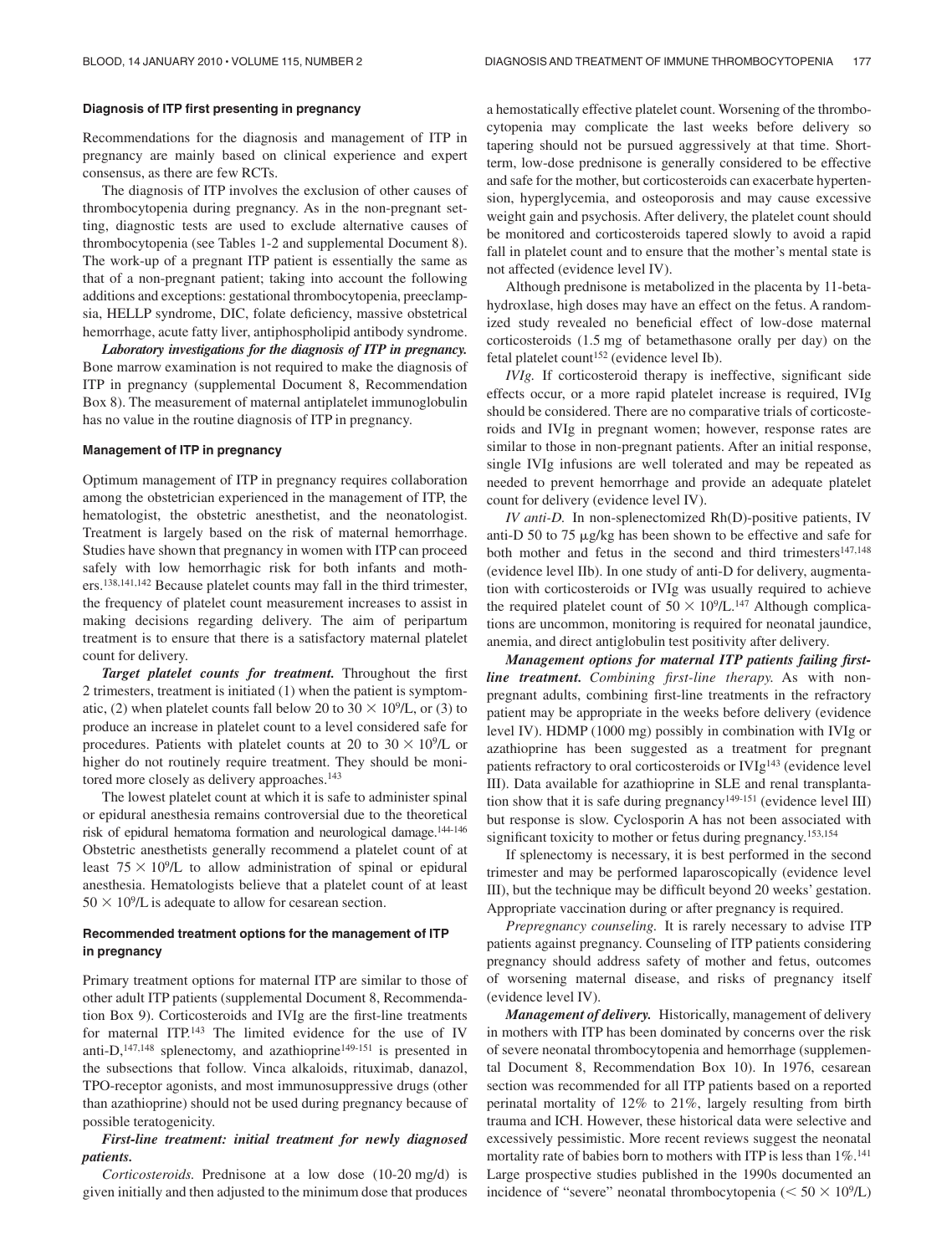of 8.9% to 14.7%, with ICH occurring in 0% to 1.5% of infants with neonatal thrombocytopenia.<sup>141,155-157</sup> There is no evidence that cesarean section is safer for the fetus with thrombocytopenia than uncomplicated vaginal delivery (which is usually safer for the mother). Moreover, most hemorrhagic events in neonates occur 24 to 48 hours after delivery at the nadir of the platelet count. Given the difficulty predicting severe thrombocytopenia in neonates and very low risk of serious hemorrhage (evidence level III, grade B recommendation), the mode of delivery in ITP patients should be determined by purely obstetric indications.143,158

*Management of the neonate (of mothers with ITP).* Neonatal ITP (from mothers with ITP) accounts for only 3% of all cases of thrombocytopenia at delivery.137 In low-birth-weight neonates admitted to intensive care, thrombocytopenia develops in 18% to  $35\%$  of admissions and is most common in the smallest infants<sup>159</sup> (evidence level IIb). Fetal or neonatal platelet count cannot be reliably predicted by maternal platelet count, platelet antibody levels, or history of maternal splenectomy for ITP141,143,160 (evidence level III). Fetal blood sampling by cordocentesis<sup>161</sup> carries a fetal mortality risk of 1% to 2% (at least as high as the risk of ICH). Scalp blood sampling in early labor to measure fetal platelet count<sup>162</sup> is technically difficult, can cause significant hemorrhage, and commonly produces misleading platelet count results because of clotting caused by exposure to vernix or amniotic fluid.163 Attempts to measure the fetal platelet count before delivery are not recommended (evidence level III). Procedures during labor associated with increased hemorrhagic risk to the fetus should be avoided (evidence level IV) including use of (1) fetal scalp electrodes, (2) fetal blood samples, (3) ventouse delivery, and (4) rotational forceps (evidence level IV).

After delivery, a cord blood platelet count should be determined<sup>157</sup> (level III evidence, grade C recommendation) by clean venepuncture of a cord vessel rather than by draining blood from the cord. Intramuscular injections, such as vitamin K, should be avoided until the platelet count is known. Infants with subnormal counts should be observed clinically and hematologically, as platelet counts tend to nadir between days 2 and 5 after birth. Transcranial ultrasonography should be performed on neonates with platelet counts less than  $50 \times 10^9$ /L at delivery (evidence level IV). Although treatment of the neonate is rarely required, in those with clinical hemorrhage or platelet counts less than  $20 \times 10^9$ /L, treatment with a single dose of IVIg 1 g/kg (repeated if necessary) produces a rapid response. Life-threatening hemorrhage should be treated by platelet transfusion combined with IVIg. Severe thrombocytopenia and clinical hemorrhage in neonates are rare due to maternal ITP so when present, neonatal alloimmune thrombocytopenia should be excluded by laboratory testing.

Neonatal thrombocytopenia secondary to maternal ITP may last for months and requires long-term monitoring and occasionally a second dose of IVIg at 4 to 6 weeks after birth. In alloimmune thrombocytopenia, fetal thrombocytopenia tends to worsen in subsequent pregnancies.<sup>164</sup> In ITP the second fetus is usually as affected as the first (evidence level III).

*Obstetric analgesia and anesthesia.* The decision about regional anesthesia is ideally made before delivery in conjunction with the obstetric anesthetist (supplemental Document 8, Recommendation Box 11). The general trend in recent years has been to lower the "cutoff point" to 75 to  $100 \times 10^9$ /L.<sup>145</sup> However, there are no data to support a minimum required platelet count and each case must be individually considered, with the risk of the procedure (spinal hematoma) balanced against benefits (pain relief, better blood pressure control, avoidance of general anesthesia). There are too few reports of epidural hematoma following regional blockade in obstetric patients to give an incidence of this complication.<sup>165</sup>

In the absence of bruising, bleeding history, and anticoagulation, and if the international normalized ratio (INR), activated partial thromboplastin time (APTT) test, and fibrinogen levels are normal, a small consensus of obstetric anesthetists agree no changes to routine practice are required until the platelet count drops below  $50 \times 10^9$ /L. For lower counts, a careful analysis of benefit against risk of epidural hematoma is needed, and multidisciplinary is discussion encouraged. Risk of vascular damage likely decreases proportionately to needle size, and consequently spinal may be a safer option than epidural blockade. An experienced operator is required (evidence level IV).

When monitoring platelet levels, the trend, as well as the absolute value, is important, and the mother with a rapidly falling count should be observed more closely than one with low but stable levels.166

Some maternity units have access to thromboelastography or other point-of-care global hemostasis monitoring.167 Using this technique, thrombocytopenia can be evaluated against the prothrombotic state of pregnancy, rather than monitoring platelet function alone. However, utility of these monitors in obstetric hemostasis has never been validated<sup>167</sup> (evidence level IV).

*Venous thromboembolism.* Despite thrombocytopenia, ITP in pregnancy may be associated with a prothrombotic state, due to anticardiolipin antibody syndromes, or other factors more common in pregnancy, and VTE prophylaxis should be considered.

# **Diagnostic approach in children with suspected ITP**

The diagnosis of ITP in children is one of exclusion (supplemental Document 8, Recommendation Box 12; Table 1). Children with newly diagnosed ITP and atypical features should be referred to, or discussed with, a hematologist experienced in the assessment and treatment of children with ITP. Children and their parents may benefit from contacts and literature that are available from ITP support groups (including those mentioned previously).

#### **Differential diagnosis**

Although presentation is generally acute, bruising and purpura may develop slowly over weeks or months, suggesting a chronic course. It is important to exclude other common disorders that may resemble ITP (Table 2).

If a decision is made to observe the child with presumed newly diagnosed ITP, even in typical cases, a complete blood count and blood smear should be repeated periodically to exclude the evolution of a serious bone marrow or other hematologic disorder until the diagnosis is clear or recovery has occurred.

Children with familial inherited thrombocytopenias have sometimes been misdiagnosed as having ITP.168,169 Inherited disorders should be suspected if thrombocytopenia has been present since early life, a positive family history for a similar disorder is elicited,170 or characteristic features are present.

*Special diagnostic considerations in children.* Older children are more likely to have chronic disease<sup>171</sup> (evidence level III). Other autoimmune diseases associated with thrombocytopenia, including SLE, CVID, and autoimmune lymphoproliferative syndrome (ALPS [although difficult to assess in some instances])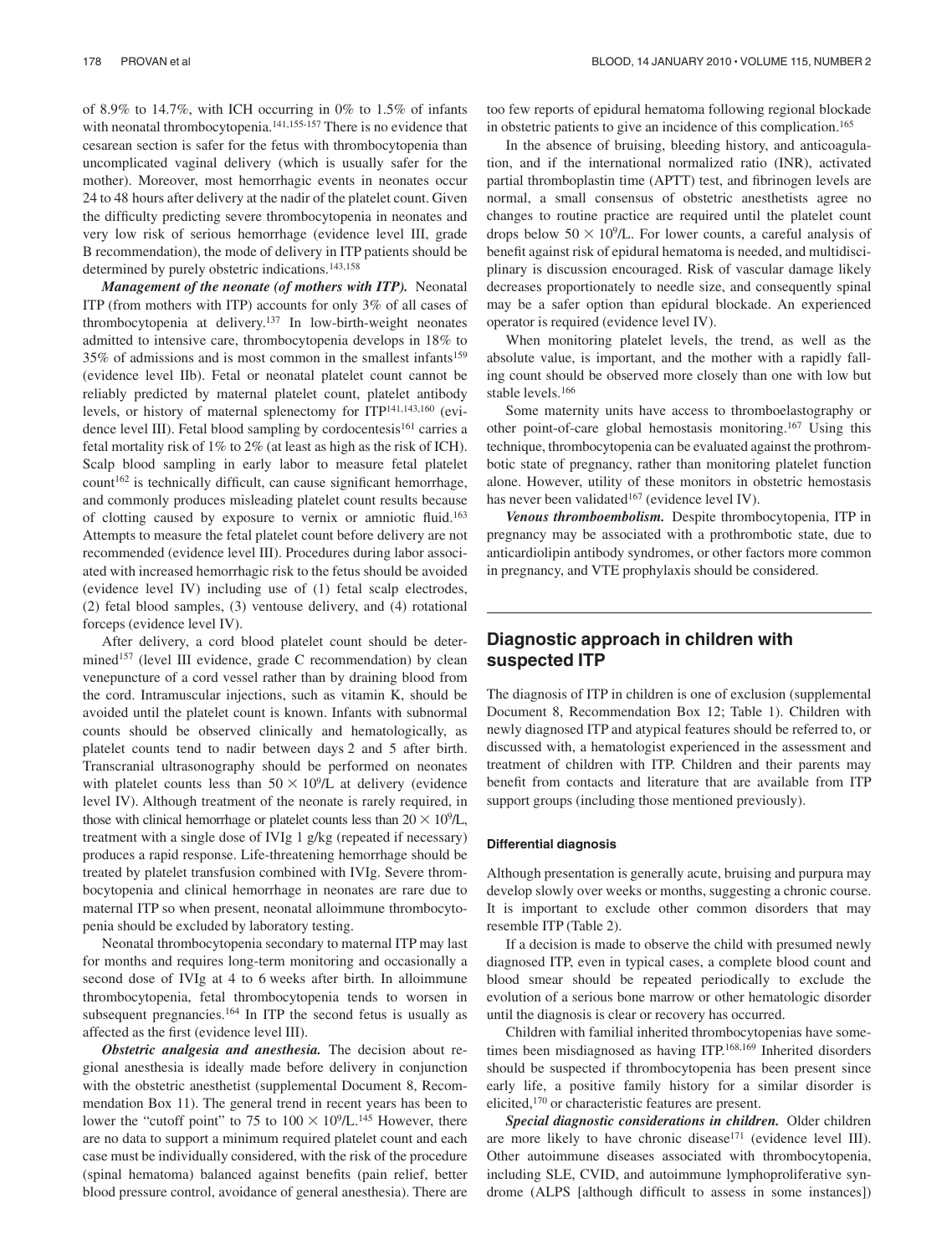#### **Table 7. Recommended evaluations for children newly diagnosed with ITP and no improvement after 3 to 6 months**

- Bone marrow evaluation (recommended if ITP persists and no prior response) ● Tests to identify infection (HIV/HCV/*H pylori*) if clinical suspicion or high local
- prevalence  $\bullet$  ANA
- 
- Testing for APLA including ACA and LAC
- Serum immunoglobulins (IgG, IgA, IgM)
- Review of medication usage

Refer also to corresponding topics under "Management of adult ITP," and supplemental Document 6.

ANA indicates antinuclear antibody; APLA, antiphospholipid antibodies; ACA, anticardiolipin antibody; and LAC, lupus anticoagulant.

should be considered in cases with multiple autoimmune cytopenias, as should HIV infection in those with risk factors for this infection.

*Bone marrow evaluation.* Bone marrow evaluation in children with newly diagnosed ITP is recommended only when abnormalities are present other than isolated thrombocytopenia in the blood count/smear, if systemic features (eg, bone pain) are apparent, or if the patient has an otherwise unexplained enlarged spleen. Bone marrow evaluation should at least be considered in cases who respond minimally or not at all to first-line therapies.<sup>172</sup>

**Helicobacter pylori** *infection, ANA, APLA (including lupus anticoagulant [LAC]).* See "*Helicobacter pylori* testing" in "Diagnostic approach in patients with suspected ITP."

*Examination of patients with persistent/early refractory ITP.* For patients with an initial diagnosis of ITP and no improvement in platelet count after 3 to 6 months and who still require treatment, several evaluations are recommended (Table 7).

# **Management of ITP in childhood: general measures**

Only 3% of children with ITP have clinically significant symptoms such as severe epistaxis or GI bleeding<sup>173-177</sup> (evidence level IIb/III). Severe bleeding is more likely in children with platelet counts less than  $10 \times 10^9/L^{178}$  (evidence level III). The incidence of ICH in children with ITP is approximately 0.1% to  $0.5\%$ <sup>171,179,180</sup> (evidence level III), and predicting with confidence which children will develop an ICH is not possible. Risk factors for ICH in children with severe thrombocytopenia include head trauma and concomitant use of medications that adversely affect platelet function. Caution should be exercised in the management of children with ITP and coexisting vasculitis or coagulopathies, as may be seen in cases with varicella-associated ITP. Current opinion favors consideration of multiple factors when deciding to treat or not to treat children with ITP, including bleeding symptoms, the platelet count, and psychosocial and lifestyle issues such as activity profiles.

#### **Clinical classification**

Classification of children with ITP by severity of bleeding is useful to guide management (supplemental Document 8, Recommendation Box 13; Table 8).

Three bleeding scores confirm that most children with ITP do not have serious bleeding problems despite very low platelet counts.173,181,182 Of note, the severity of mucocutaneous bleeding does not predict the risk for life-threatening bleeding (eg, ICH), and children should not be treated based on cutaneous signs alone without consideration of other factors including the circulating platelet count, activity profile, and psychosocial issues.

#### **Health-related quality of life in children**

Patient-reported outcomes, including health-related quality of life (HRQoL) measures, are useful components for evaluating and understanding the effects of symptoms and treatments from the patient's perspective. A disease-specific tool has now been developed—the Kid's ITP Tools (KIT)—that has reliable management properties<sup>183</sup> (evidence level IIa).

#### **Expectant "watch and wait" policy**

The majority of children with newly diagnosed ITP lack significant bleeding symptoms and may be managed without therapy directed at raising the platelet count at the discretion of the hematologist and the patient<sup>173-175,182,184-186</sup> (evidence levels II-IV; supplemental Document 8, Recommendation Box 14). It is essential, therefore, that parents and children with ITP understand the risks of serious or life-threatening hemorrhage, and are also aware that children for whom drug therapy is prescribed are those at substantial risk of serious hemorrhage.

#### **Hospitalization**

For children with an established diagnosis of ITP, hospital admission should be reserved for those who have clinically significant bleeding. Problematic psychosocial circumstances of child and family (eg, behavioral issues, residence remote from a health care facility) should also be considered. Parents should be advised to watch for other signs of bleeding and be given a contact name and telephone number where a physician can be reached at all times. The child should not participate in competitive contact activities that have a high risk of head trauma. Other activities need not be restricted and the child should be encouraged to continue schooling (evidence level IV, grade C recommendation [supplemental Document 8, Recommendation Box 15]).

Most children with minor, mild, or moderate symptoms can be safely managed as outpatients with judicious use of supportive care (eg, antifibrinolytic agents, oral contraceptives) and weekly or less-frequent outpatient visits. When severe thrombocytopenia persists, limiting activities may be an option or treatment can be initiated. During teenage years, the issues of lifestyle and selfimage assume greater importance and should also be discussed and may influence treatment decisions.

**Table 8. Grade of severity and management of patients with ITP**

| Bleeding/quality of life                                                                                                                 | Management approach                                           |
|------------------------------------------------------------------------------------------------------------------------------------------|---------------------------------------------------------------|
| Grade 1. Minor bleeding, few petechiae ( $\leq$ 100 total) and/or $\leq$ 5 small bruises ( $\leq$ 3-cm diameter);<br>no mucosal bleeding | Consent for observation                                       |
| Grade 2. Mild bleeding, many petechiae ( $>$ 100 total) and/or $>$ 5 large bruises ( $>$ 3-cm diameter);<br>no mucosal bleeding          | Consent for observation or for treatment in selected children |
| Grade 3. Moderate bleeding, overt mucosal bleeding, troublesome lifestyle                                                                | Intervention to reach grade 1/2 in selected children          |
| Grade 4. Mucosal bleeding or suspected internal hemorrhage                                                                               | Intervention                                                  |

Modified from Buchanan and Adix<sup>181</sup>; Bolton-Maggs and Moon<sup>174</sup>; Imbach et al.<sup>171</sup>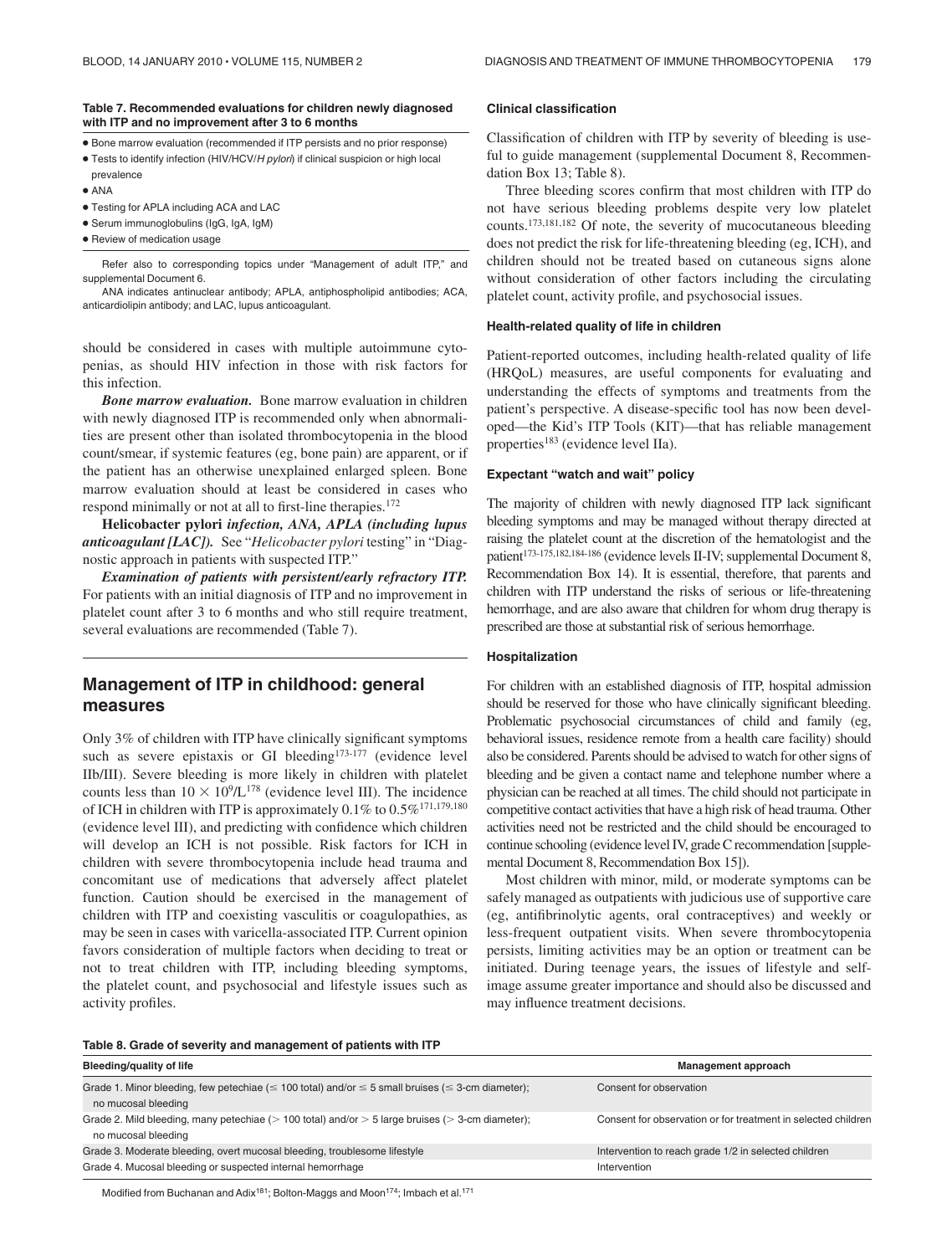#### **Table 9. First-line/initial treatment in children with ITP**

| <b>Recommended</b><br>management strategy                                                       | Approximate<br>response rate                                                             | Approximate time to<br>platelet recovery | <b>Toxicities</b>                                                                                                                                          | <b>Sustained</b><br>response                                                                                        |
|-------------------------------------------------------------------------------------------------|------------------------------------------------------------------------------------------|------------------------------------------|------------------------------------------------------------------------------------------------------------------------------------------------------------|---------------------------------------------------------------------------------------------------------------------|
| IV anti-D 50-75 $\mu$ g/kg                                                                      | 50%-77% achieve<br>a platelet response<br>depending on dose                              | $\geq 50\%$ respond<br>within 24 h       | Headache, fever,<br>chills (less common<br>than with IVIg)<br>Hemolysis, renal<br>failure (very rare in<br>absence of<br>comorbidity)                      | Similar to IVIq<br>although longer<br>responses have<br>been described with<br>repeated dosing                      |
| IVIg single dose of<br>$0.8 - 1$ g/kg on d 1                                                    | Effective in more<br>than $80\%$ of<br>patients                                          | $1-2d$                                   | Side effects include<br>headache (which can<br>be severe), fever                                                                                           | Similar to<br>corticosteroids.<br>One-third of patients<br>fall below<br>acceptable platelet<br>counts after 2-6 wk |
| Prednisone conventional<br>dose<br>1-2 mg/kg/d for a<br>maximum of 14 d;<br>4 mg/kg/d for 3-4 d | Up to three-fourths<br>$(\leq 75\%)$ of patients<br>will respond,<br>depending on dose   | $2-7d$                                   | <b>Transient mood</b><br>changes, gastritis,<br>and weight gain.<br>Caution in presence<br>of active infection<br>(especially varicella)<br>or GI bleeding | No curative benefit<br>known                                                                                        |
| Watch and wait                                                                                  | Approximately two-<br>thirds of children<br>will improve<br>spontaneously<br>within 6 mo | Days to $\sim$ 6 mo                      | Preventable<br>hemorrhage occurs,<br>activity restriction,<br>anxiety                                                                                      | Spontaneous<br>remissions are<br>generally durable                                                                  |

TPO-receptor agonists: studies in children are ongoing. At this time, evidence to support use of these agents in children is not available, but encouraging results have been reported in adults (see "Management of adult ITP").

More complete details regarding the studies found in the literature search (2001-2008) are available in supplemental Document 7.

#### **General measures for persistent and chronic ITP in children**

The management of children with persistent/refractory ITP is essentially the same as those with newly diagnosed ITP. Many children stabilize with an adequate platelet count ( $> 20-30 \times 10^{9}$ /L) and have no symptoms unless injured. Spontaneous remission may occur over time and expectant management can continue depending on the risk of bleeding and the degree of activity restriction of the child. The onset of menstruation may be problematic and can be managed with antifibrinolytic agents and hormonal medication (see "Supportive care" under "Management of adult ITP"). Children and parents should not forget the vulnerability to excessive bleeding following serious accidents and it is advisable for the family to carry a card or letter with details of the disorder in case of emergency. A medical bracelet or pendant may be appropriate (evidence level IV).

Some children with ITP will have platelet counts of 10 to  $30 \times 10^9$ /L and, although they have no serious bleeding, they are nonetheless troubled by purpura. Treatment may be beneficial in these cases. As adolescents, minors may become very conscious of their appearance and need sympathetic support.

# **Management of ITP in children**

It is necessary to treat all children with severe bleeding symptoms and treatment should also be considered in children with moderate bleeding or those at increased risk of bleeding (Table 9).

### **First-line/initial treatment options to raise platelet counts in children**

See supplemental Document 8, Recommendation Box 16.

*Intravenous anti-D immunoglobulin.* IV anti-D immunoglobulin can be given to Rh(D)-positive children as a short infusion and is usually effective in transiently raising platelet counts.47,48,52,187,188 Mild extravascular hemolysis is common and a few instances of intravascular hemolysis, disseminated intravascular coagulation, and renal failure have been reported in pediatric patients with comorbidities.44,53,189,190

*Intravenous immunoglobulin (IVIg).* IVIg raises the platelet count in more than 80% of children and does so more rapidly than corticosteroids or no therapy<sup>191-194</sup> (evidence level Ia/Ib). Transient side effects (fever, headache, nausea/vomiting) are highest with a dose of  $1$  g/kg given on consecutive days<sup>195</sup> (evidence level Ia-III).

The original IVIg dose of 0.4 g/kg daily for 2 to 5 days has been superseded by short course with a single dose of 0.8 to 1 g/kg, with possible repeat treatment based on the short-term platelet response<sup>47,196</sup> (evidence level Ib).

*Predniso(lo)ne/corticosteroids.* Prednisone at a dose of 1 to  $2 \text{ mg/kg/d}$  may be effective at inducing a response in children<sup>15,16</sup> (evidence level Ib). Higher doses (4 mg/kg/d) for 3 to 4 days have been shown to be effective in up to 72% to 88% of children (platelet count  $>$  50  $\times$  10<sup>9</sup>/L) within 72 hours<sup>187,195,197</sup> (evidence level Ib/III).

Because of the serious side effects associated with prolonged corticosteroid treatment in children with ITP, prednisone should be used only to maintain a hemostatic platelet count, and for as short a time as possible.

#### **Emergency treatment in children**

In organ- or life-threatening situations (as with adult patients), a larger-than-usual dose (2- to 3-fold) of platelets should be infused together with IV high-dose corticosteroids and IVIg or IV anti-D (supplemental Document 8, Recommendation Box 17). The goal of treatment is to elevate the platelet count to a level where the risk of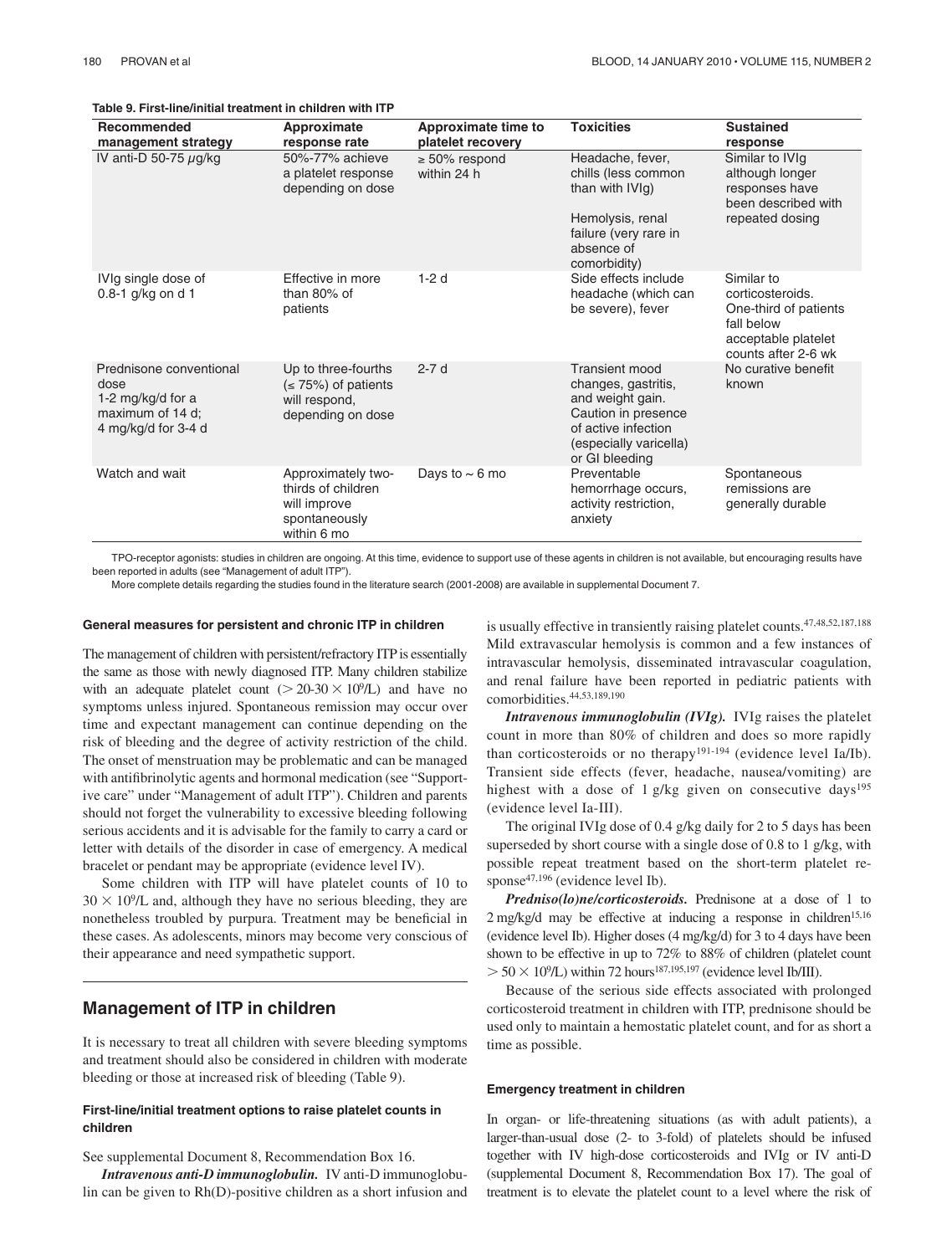| Recommended<br>treatment strategy                                                                                                   | Approximate<br>response rate                                                           | Approximate<br>time to response | <b>Toxicities</b>                                                                                                                                                                                               | <b>Sustained</b><br>response                                                              |
|-------------------------------------------------------------------------------------------------------------------------------------|----------------------------------------------------------------------------------------|---------------------------------|-----------------------------------------------------------------------------------------------------------------------------------------------------------------------------------------------------------------|-------------------------------------------------------------------------------------------|
| Dexamethasone<br>28 mg/m <sup>2</sup> /d                                                                                            | Up to 80% achieve<br>a platelet response<br>(study in adults and<br>children)          | 3 d                             | Sleeplessness,<br>behavioral changes,<br>hypertension, anxiety,<br>gastric distress.<br>cataract, bronchial<br>pneumonia, fatigue,<br>pain                                                                      | Responses are of<br>short duration<br>unless cycles are<br>repeated                       |
| HDMP 30 mg/kg/d for<br>3 d followed by<br>20 mg/kg/d for 4 d                                                                        | At least as effective<br>as IVIg; 60%-100%<br>of patients achieve<br>platelet response | $2-7d$                          | Worse side-effect<br>profile compared with<br>prednisone                                                                                                                                                        |                                                                                           |
| Rituximab 100 mg or<br>375 mg/m <sup>2</sup> /wk for<br>4 wk                                                                        | 31%-79% response<br>rates reported<br>(CR/PR/MR)                                       | Within a few<br>weeks           | Generally well<br>tolerated. Side effects<br>mild and easily<br>resolved:<br>serum sickness.<br>maculopapular rash,<br>arthralgia, low-grade<br>fever, malaise, pruritus,<br>urticaria, and throat<br>tightness | 63% achieved a<br>CR lasting 4 to<br>30 mo; however,<br>this is variable in<br>literature |
| Single or combination<br>regimens: cyclosporin<br>A, azathioprine,<br>prednisone, IVIg, anti-<br>D. vinca alkaloids.<br>and danazol | Approximately 70%<br>of patients achieve<br>platelet response                          | Days to months                  | Cytotoxic agents: usual<br>side effects of<br>monotherapies apply,<br>consideration of<br>carcinogenesis<br>required                                                                                            | Individual<br>responses vary                                                              |
| Splenectomy                                                                                                                         | 60%-70% long-term<br>response                                                          | 24 h                            | Postsplenectomy<br>complications include<br>sepsis                                                                                                                                                              | $80%$ of<br>responders<br>maintain platelet<br>response over 4 y                          |

#### **Table 10. Treatment options in children with persistent or chronic ITP**

See supplemental Document 7 for relevant studies. More complete details regarding the studies found in the literature search (2001-2008) are available in the appendices.

HDMP indicates high-dose methylprednisolone; CR, complete response; PR, partial response; and MR, minor response.

severe bleeding is minimized as soon as possible. In special circumstances, emergency splenectomy may need to be considered (evidence level IV).

#### **Treatment options for children with persistent or chronic ITP**

The goal of treatment for children with persistent or chronic ITP is to maintain a hemostatic platelet count with first-line therapies (eg, IVIg, IV anti-D, short-course corticosteroids) and to minimize the use of prolonged corticosteroid therapy (supplemental Document 8, Recommendation Box 18). Cytotoxic drugs should be used with extreme caution in children. All children with persistent or chronic ITP should have their case reviewed and managed by a hematologist experienced in the diagnosis and management of children with ITP

Table 10 contains a summary of the treatment options for children with chronic ITP in whom first-line treatments are not successful. Treatment options are listed alphabetically and do not imply preference.

*Dexamethasone.* Dexamethasone (28-40 mg/m<sup>2</sup>/d) has been reported as treatment for patients with refractory ITP.198,199 The response rate in previously untreated patients aged 18 years or younger was 86%, with 67% of all evaluable patients reaching platelet levels of at least  $50 \times 10^9$ /L lasting for a median time of 26 months<sup>36</sup> (evidence level IIa). However, side effects such as sleeplessness, aggressive behavior, and loss of concentration are unacceptably high.198

*High-dose methylprednisolone.* HDMP (given as an oral 7-day course of 30 mg/kg/d for 3 days followed by 20 mg/kg/d for 4 days) has been used as an alternative to IVIg200-202 (evidence level Ib-III).

*IVIg/anti-D.* See "First-line/initial treatment options to raise platelet counts in children."

*Rituximab (see "Rituximab" in "Second-line treatment options for adult ITP patients").* Rituximab has been used with success in children with chronic refractory ITP203-205 (evidence levels IIa and IIb). Overall, the response rate  $(> 50 \times 10^9/L)$ platelet count) is between 31% and 68%. In all case series, rituximab was well tolerated with the exception of serum sickness (supplemental Document 7).

*Single or combination regimens (see "Combination chemotherapy" in "Treatment options for adult patients failing firstand second-line therapies").* The experience in children is limited and therefore no recommendations can be made<sup>65</sup> (evidence level IIb/IV).

*TPO-receptor agonists.* A number of studies with TPOreceptor agonists have shown encouraging results in adults.<sup>90,92-98</sup> However, no finalized studies in children are available to support the use of these agents in this patient population. Assuming that the long-term safety of these agents is confirmed, they could be used not only for children with chronic refractory ITP, but also in those with persistent but highly symptomatic disease resistant to usual first-line treatments.

#### **Surgical options for children with chronic refractory ITP**

Bleeding complications of ITP must be managed according to severity and circumstances, and splenectomy is generally deferred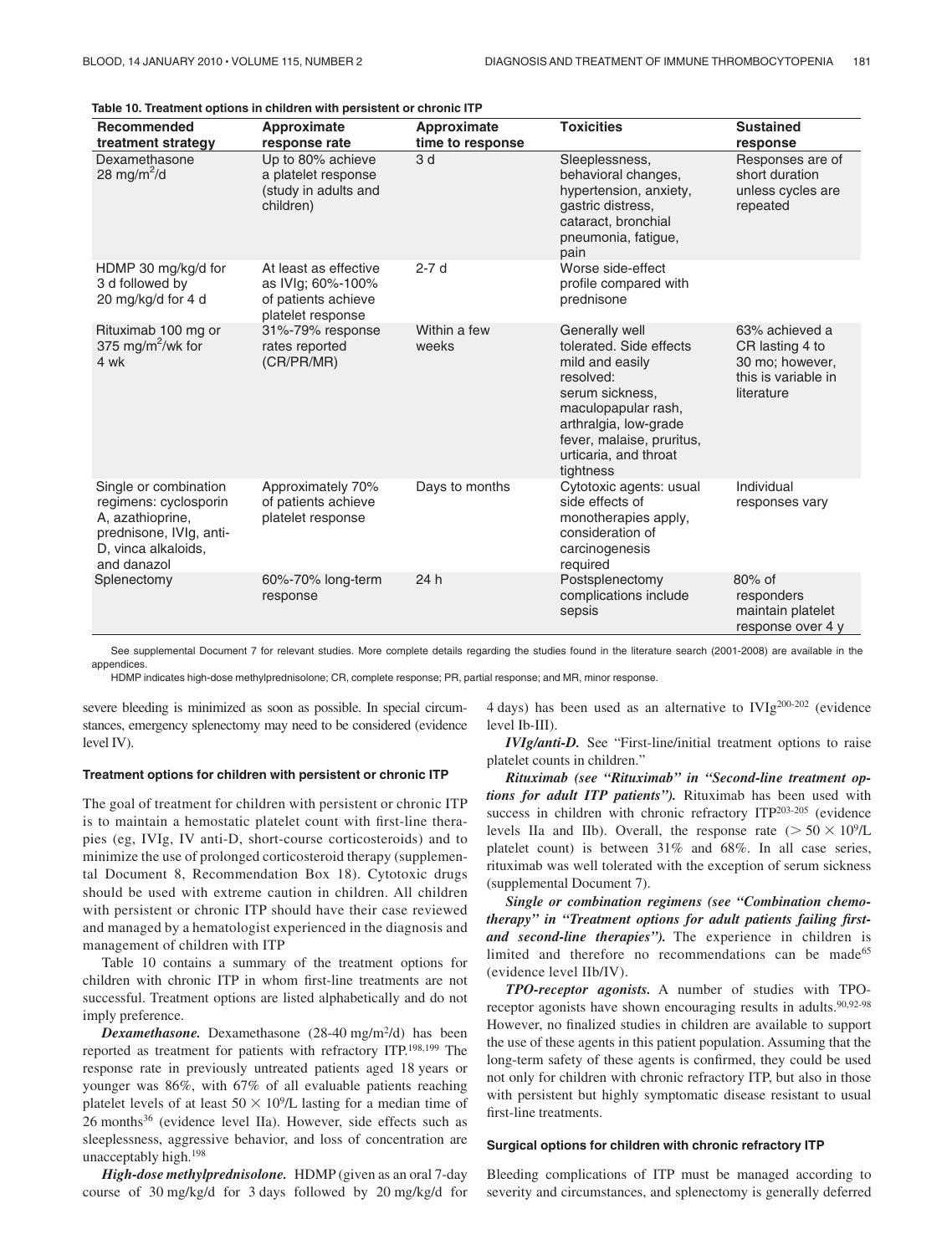for as long as possible. Seventy to 80% of children will initially respond to splenectomy but the postoperative risk of infection is a deterrent to its routine use.

*Splenectomy.* Splenectomy with appropriate previous vaccination, followed by prophylactic antibiotics, is an effective treatment for pediatric ITP (supplemental Document 8, Recommendation Box 19). However, it is rarely recommended in children because the risk of death from ITP in childhood is extremely low  $(< 0.5\%)$ . The comparative figure associated with postsplenectomy overwhelming sepsis is up to  $3\%$  in children.<sup>206</sup> The risk of sepsis probably persists for life. In children who do undergo splenectomy, the overall effectiveness is good, but complications, primarily sepsis, remain a concern<sup>206,207</sup> (evidence level IIb/III).

# **Therapies whose use is no longer justified**

Consensus regarding a lack of efficacy or high reported toxicity, or because of a lack of evidence means that interferon- $\alpha$  and campath-1H can no longer be justified for use in childhood ITP (evidence level IV).

# **Conclusions**

Despite significant progress in our understanding of the pathophysiology and management of ITP during the past 15 years, surprisingly few RCTs have been conducted and evidence-based guidelines to inform management of individual patients are limited. There are also few validated risk factors regarding outcome prediction or response to therapies (including splenectomy) and little progress has been made toward making ITP anything other than a "diagnosis of exclusion." Consequently, future research on ITP must be focused on carefully designed randomized trials and multicenter prospective cohort studies.

### **Addendum**

Anti-D immunoglobulin may not be available in all countries, and in June 2009, the European Medicines Agency was formally notified by Cangene Europe Ltd of its decision to withdraw all its applications and all marketing authorizations for their anti-D immunoglobulin product WinRho SDF.

# **Acknowledgments**

The writing and project management of this consensus document were supported by an unrestricted grant provided by Amgen Ltd, Baxter Ltd, and GlaxoSmithKline Ltd. Frances Essex, MSc, Senior Medical Writer, ScopeMedical Ltd, provided writing assistance throughout the project; Rebecca Hunt, Account Director, Scope-Medical Ltd, provided project management; and Keely Jennings BA, Editorial Services Manager, ScopeMedical Ltd, provided editorial assistance throughout the project.

# **Authorship**

Contribution: D.P., A.C.N., D.J.K., R.S., D.B.C., P.A.I., V.S.B., B.J.H., and T.B.G. wrote the paper; D.P., D.J.K., R.S., and V.S.B. analyzed data; A.C.N. led the manuscript review; D.J.K. led manuscript review for adult ITP; R.S. and D.B.C. led manuscript review for the diagnosis of ITP; P.A.I. and V.S.B. led manuscript review for pediatric ITP; B.J.H. and T.B.G. led manuscript review for ITP in pregnancy; and J.G., P.B-M., M.T., I.G., G.L., R.M., J.B.B., F.R., B.H.C, B.G., M.A.S., S.W., and J.Y. reviewed the manuscript.

Conflict-of-interest disclosure: D.P. serves as a consultant for Amgen, GlaxoSmithKline (GSK), Shionogi, ONO, and Eisai; receives research support from Amgen, GSK, and Baxter Healthcare; and serves on the speakers bureau for Amgen. R.S. receives honoraria for participation on advisory boards and/or as a speaker at medical education events supported by GSK and Amgen. A.C.N. receives research funding from Amgen, Baxter, GSK, and Genentech; serves on speaking panels for Amgen and GSK and on advisory boards for GSK and PanGenetics; has no financial interest (stocks and shares); is not employed by any relevant company; and has no patents pending. V.S.B. serves on the Bayer International Haemophilia Advisory Board and is a member and chair of Novo Nordisk PRO-PACT Advisory Board. P.B.M. receives support from Baxter for travel to international meetings (International Society on Thrombosis and Haemostasis Scientific and Standardization Committee meeting, Vienna, Austria, 2008, and American Society of Hematology meeting, New Orleans, LA, 2009); participates in advisory board meetings for both Amgen and GSK; and served as chair of a satellite meeting for Baxter at the 2009 British Society for Haematology meeting. J.B.B. receives clinical research support from Amgen, Biogen-IDEC, Cangene, Genentech, GSK, Genzyme, Immunomedics, Ligand, MGI Pharma/Eisai Inc, and Sysmex; participates in speakers bureau programs for Baxter, Amgen, and GSK; owns stock in Amgen and GSK; participates in advisory boards for Amgen, GSK, Ligand, and Baxter; and participates in discussions of unlabeled or investigational use of product(s) that might include anti-cd40 ligand, thrombopoietic agents (AMG531 [Amgen], Eltrombopag [GSK], AKR501 [AkaRx]), Rigel, and rituximab [Genentech/Biogen-IDEC]. B.H.C. is a member of the scientific advisory boards of GSK, Amgen, Commonwealth Serum Laboratory (CSL), Bayer, and Boehringer Ingelheim; and serves as a consultant for CSL and Boehringer Ingelheim. D.B.C. serves as a consultant for Amgen, GSK, Symphogen, Genzyme, and Shionogi. T.B.G. receives research funding from and serves as a consultant for Amgen and GSK. B.G. serves as a consultant for Roche France, Amgen, and Laboratoire de fractionnement et de Biotechnologies (LFB; Les Ulis, France). J.G. receives honoraria for participation on advisory boards for GSK, Amgen, and Baxter, and receives research support from Baxter. B.J.H. lectures at meetings sponsored by Baxter. P.A.I. receives research funding from Amgen, GSK, and Roche, and serves as a consultant for Symphogen. R.M. owns stock in GSK and serves as ad hoc consultant for Amgen and GSK. F.R. receives honoraria for participation in advisory boards and/or as a speaker at medical education events supported by Amgen, GSK, and Shionogi. D.J.K. receives research support from and serves as a consultant for GSK, Amgen, MGI Pharma, Ligand, ONO, and Shionogi. I.G., G.L., M.A.S., M.T., S.W., and J.Y. declare no competing financial interests.

Correspondence: Drew Provan, Barts and The London School of Medicine and Dentistry, Dept of Haematology, 80 Newark St, London, E1 2ES, United Kingdom; e-mail: a.b.provan@qmul.ac.uk.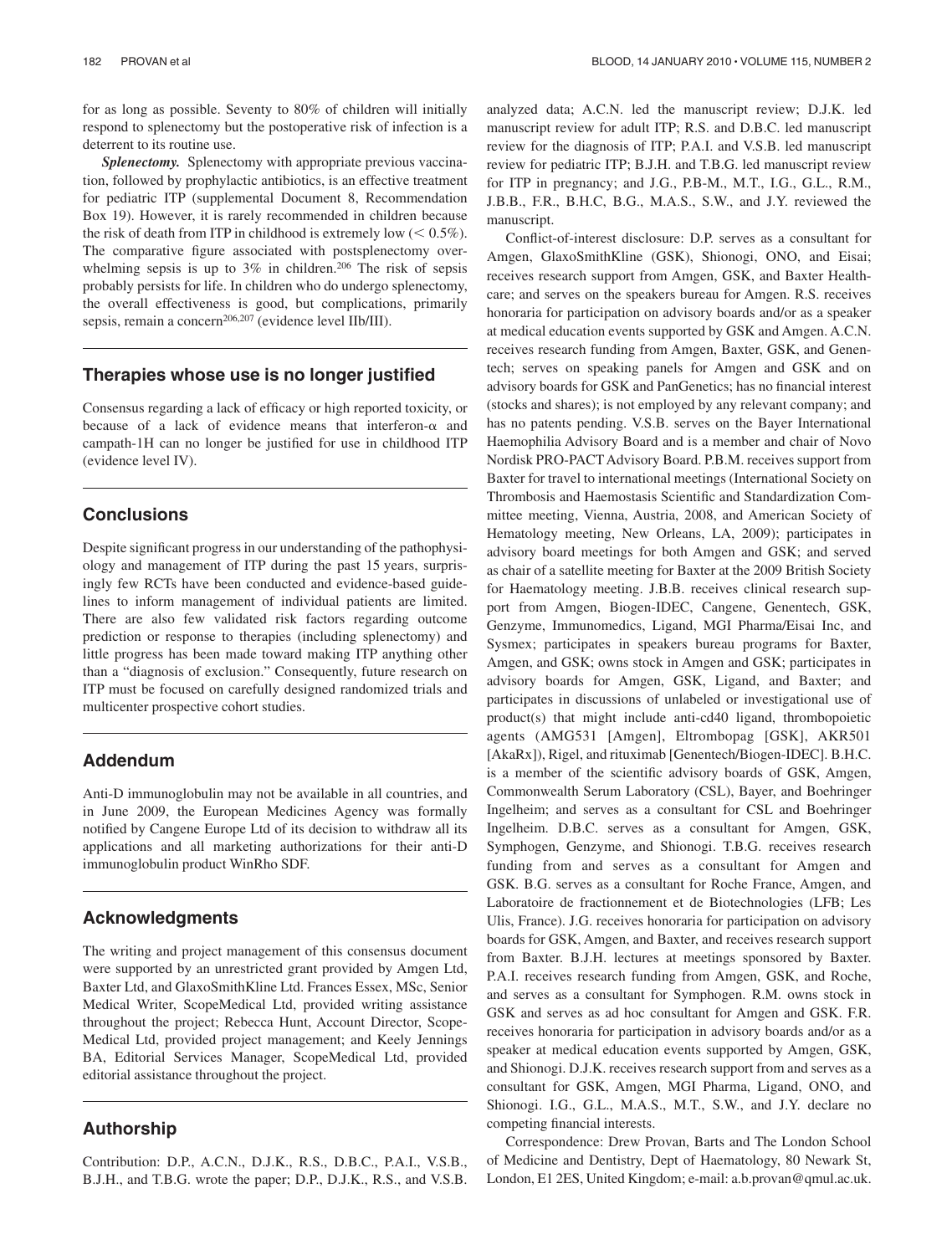### **References**

- 1. Rodeghiero F, Stasi R, Gernsheimer T, et al. Standardization of terminology, definitions and outcome criteria in immune thrombocytopenic purpura of adults and children: report from an international working group. *Blood.* 2009;113(11): 2386-2393.
- 2. Olsson B, Andersson PO, Jernas M, et al. T-cellmediated cytotoxicity toward platelets in chronic idiopathic thrombocytopenic purpura. *Nat Med.* 2003;9(9):1123-1124.
- 3. Chang M, Nakagawa PA, Williams SA, et al. Immune thrombocytopenic purpura (ITP) plasma and purified ITP monoclonal autoantibodies inhibit megakaryocytopoiesis in vitro. *Blood.* 2003; 102(3):887-895.
- 4. McMillan R, Wang L, Tomer A, Nichol J, Pistillo J. Suppression of in vitro megakaryocyte production by antiplatelet autoantibodies from adult patients with chronic ITP. *Blood.* 2004; 103(4):1364-1369.
- 5. Houwerzijl EJ, Blom NR, van der Want JJ, et al. Ultrastructural study shows morphologic features of apoptosis and para-apoptosis in megakaryocytes from patients with idiopathic thrombocytopenic purpura. *Blood.* 2004;103(2):500-506.
- 6. Zhang F, Chu X, Wang L, et al. Cell-mediated lysis of autologous platelets in chronic idiopathic thrombocytopenic purpura. *Eur J Haematol.* 2006;76(5):427-431.
- 7. Neylon AJ, Saunders PW, Howard MR, Proctor SJ, Taylor PR. Clinically significant newly presenting autoimmune thrombocytopenic purpura in adults: a prospective study of a population-based cohort of 245 patients. *Br J Haematol.* 2003; 122(6):966-974.
- 8. Segal JB, Powe NR. Prevalence of immune thrombocytopenia: analyses of administrative data. *J Thromb Haemost.* 2006;4(11):2377-2383.
- 9. Stasi R, Stipa E, Masi M, et al. Long-term observation of 208 adults with chronic idiopathic thrombocytopenic purpura. *Am J Med.* 1995;98(5):436- 442.
- 10. Kühne T, Imbach P, Bolton-Maggs PH, et al. Newly diagnosed idiopathic thrombocytopenic purpura in childhood: an observational study. *Lancet.* 2001;358(9299):2122-2125.
- 11. Stasi R, Evangelista ML, Stipa E, et al. Idiopathic thrombocytopenic purpura: current concepts in pathophysiology and management. *Thromb Haemost.* 2008;99(1):4-13.
- 12. Kühne T, Buchanan GR, Zimmerman S, et al. A prospective comparative study of 2540 infants and children with newly diagnosed idiopathic thrombocytopenic purpura (ITP) from the Intercontinental Childhood ITP Study Group. *J Pediatr.* 2003;143(5):605-608.
- 13. Miller E, Waight P, Farrington CP, et al. Idiopathic thrombocytopenic purpura and MMR vaccine. *Arch Dis Child.* 2001;84(3):227-229.
- 14. Braester A. Pseudothrombocytopenia as a pitfall in the treatment of essential thrombocythemia. *Eur J Haematol.* 2003;70(4):251-252.
- 15. George JN, Woolf SH, Raskob GE, et al. Idiopathic thrombocytopenic purpura: a practice guideline developed by explicit methods for the American Society of Hematology. *Blood.* 1996; 88(1):3-40.
- 16. Guidelines for the investigation and management of idiopathic thrombocytopenic purpura in adults, children and in pregnancy. *Br J Haematol.* 2003; 120(4):574-596.
- 17. Mak YK, Yu PH, Chan CH, Chu YC. The management of isolated thrombocytopenia in Chinese adults: does bone marrow examination have a role at presentation? *Clin Lab Haematol.* 2000; 22(6):355-358.
- 18. Jubelirer SJ, Harpold R. The role of the bone marrow examination in the diagnosis of immune

thrombocytopenic purpura: case series and literature review. *Clin Appl Thromb Hemost.* 2002;8(1): 73-76.

- 19. Mittal S, Blaylock MG, Culligan DJ, Barker RN, Vickers MA. A high rate of CLL phenotype lymphocytes in autoimmune hemolytic anemia and immune thrombocytopenic purpura. *Haematologica.* 2008;93(1):151-152.
- 20. Stasi R, Sarpatwari A, Segal JB. Effects of eradication of Helicobacter pylori infection in patients with immune thrombocytopenic purpura. A systematic review. *Blood.* 2009;113(6):1231-1240.
- 21. Liebman HA, Stasi R. Secondary immune thrombocytopenic purpura. *Curr Opin Hematol.* 2007; 14(5):557-573.
- 22. Aledort LM, Hayward CP, Chen MG, Nichol JL, Bussel J. Prospective screening of 205 patients with ITP, including diagnosis, serological markers, and the relationship between platelet counts, endogenous thrombopoietin, and circulating antithrombopoietin antibodies. *Am J Hematol.* 2004; 76(3):205-213.
- 23. Brighton TA, Evans S, Castaldi PA, Chesterman CN, Chong BH. Prospective evaluation of the clinical usefulness of an antigen-specific assay (MAIPA) in idiopathic thrombocytopenic purpura and other immune thrombocytopenias. *Blood.* 1996;88(1):194-201.
- 24. McMillan R, Wang L, Tani P. Prospective evaluation of the immunobead assay for the diagnosis of adult chronic immune thrombocytopenic purpura (ITP). *J Thromb Haemost.* 2003;1(3):485-491.
- 25. Stasi R, Stipa E, Masi M, et al. Prevalence and clinical significance of elevated antiphospholipid antibodies in patients with idiopathic thrombocytopenic purpura. *Blood.* 1994;84(12):4203-4208.
- 26. Altintas A, Ozel A, Okur N, et al. Prevalence and clinical significance of elevated antinuclear antibody test in children and adult patients with idiopathic thrombocytopenic purpura. *J Thromb Thrombolysis.* 2007;24(2):163-168.
- 27. Liebman H. Other immune thrombocytopenias. *Semin Hematol*. 2007;44(4 suppl 5):S24-S34.
- 28. Cohen YC, Djulbegovic B, Shamai-Lubovitz O, Mozes B. The bleeding risk and natural history of idiopathic thrombocytopenic purpura in patients with persistent low platelet counts. *Arch Intern Med.* 2000;160(11):1630-1638.
- 29. Cortelazzo S, Finazzi G, Buelli M, et al. High risk of severe bleeding in aged patients with chronic idiopathic thrombocytopenic purpura. *Blood.* 1991;77(1):31-33.
- 30. Portielje JE, Westendorp RG, Kluin-Nelemans HC, Brand A. Morbidity and mortality in adults with idiopathic thrombocytopenic purpura. *Blood.* 2001;97(9):2549-2554.
- 31. Yang R, Han ZC. Pathogenesis and management of chronic idiopathic thrombocytopenic purpura: an update. *Int J Hematol.* 2000;71(1):18-24.
- 32. Kitchens CS, Weiss L. Ultrastructural changes of endothelium associated with thrombocytopenia. *Blood.* 1975;46(4):567-578.
- 33. Kitchens CS. Amelioration of endothelial abnormalities by prednisone in experimental thrombocytopenia in the rabbit. *J Clin Invest.* 1977;60(5): 1129-1134.
- 34. McMillan R. Chronic idiopathic thrombocytopenic purpura. *N Engl J Med.* 1981;304(19):1135-1147.
- 35. Bussel JB. Autoimmune thrombocytopenic purpura. *Hematol Oncol Clin North Am.* 1990;4(1): 179-191.
- 36. Ben-Yehuda D, Gillis S, Eldor A. Clinical and therapeutic experience in 712 Israeli patients with idiopathic thrombocytopenic purpura. Israeli ITP Study Group. *Acta Haematol.* 1994;91(1):1-6.
- 37. George JN, el-Harake MA, Raskob GE. Chronic idiopathic thrombocytopenic purpura. *N Engl J Med.* 1994;331(18):1207-1211.
- 38. Pizzuto J, Ambriz R. Therapeutic experience on 934 adults with idiopathic thrombocytopenic purpura: Multicentric Trial of the Cooperative Latin American group on Hemostasis and Thrombosis. *Blood.* 1984;64(6):1179-1183.
- 39. Andersen JC. Response of resistant idiopathic thrombocytopenic purpura to pulsed high-dose dexamethasone therapy. *N Engl J Med.* 1994; 330(22):1560-1564.
- 40. Stasi R, Brunetti M, Pagano A, et al. Pulsed intravenous high-dose dexamethasone in adults with chronic idiopathic thrombocytopenic purpura. *Blood Cells Mol Dis.* 2000;26(6):582-586.
- 41. Mazzucconi MG, Fazi P, Bernasconi S, et al. Therapy with high-dose dexamethasone (HD-DXM) in previously untreated patients affected by idiopathic thrombocytopenic purpura: a GIMEMA experience. *Blood.* 2007;109(4):1401-1407.
- 42. von dem Borne AE, Vos JJ, Pegels JG, Thomas LL, van dL. High dose intravenous methylprednisolone or high dose intravenous gammaglobulin for autoimmune thrombocytopenia. *Br Med J (Clin Res Ed).* 1988;296(6617):249-250.
- 43. Alpdogan O, Budak-Alpdogan T, Ratip S, et al. Efficacy of high-dose methylprednisolone as a first-line therapy in adult patients with idiopathic thrombocytopenic purpura. *Br J Haematol.* 1998; 103(4):1061-1063.
- 44. Gaines AR. Disseminated intravascular coagulation associated with acute hemoglobinemia or hemoglobinuria following Rh(0)(D) immune globulin intravenous administration for immune thrombocytopenic purpura. *Blood.* 2005;106(5): 1532-1537.
- 45. Gaines AR. Acute onset hemoglobinemia and/or hemoglobinuria and sequelae following Rh (o) (D) immune globulin intravenous administration in immune thrombocytopenic purpura patients. *Blood.* 2000;95(8):2523-2529.
- 46. Cardo LJ, Strack M, Williams J. Anti-D for the treatment of splenectomized patients with immune thrombocytopenic purpura. *Blood.* 1991; 78(10):2786-2787.
- 47. Tarantino MD, Madden RM, Fennewald DL, Patel CC, Bertolone SJ. Treatment of childhood acute immune thrombocytopenic purpura with anti-D immune globulin or pooled immune globulin. *J Pediatr.* 1999;134(1):21-26.
- 48. Scaradavou A, Woo B, Woloski BM, et al. Intravenous anti-D treatment of immune thrombocytopenic purpura: experience in 272 patients. *Blood.* 1997;89(8):2689-2700.
- 49. Cooper N, Woloski BM, Fodero EM, et al. Does treatment with intermittent infusions of intravenous anti-D allow a proportion of adults with recently diagnosed immune thrombocytopenic purpura to avoid splenectomy? *Blood.* 2002;99(6): 1922-1927.
- 50. George JN, Raskob GE, Vesely SK, et al. Initial management of immune thrombocytopenic purpura in adults: a randomized controlled trial comparing intermittent anti-D with routine care. *Am J Hematol.* 2003;74(3):161-169.
- 51. Newman GC, Novoa MV, Fodero EM, et al. A dose of 75 microg/kg/d of i.v. anti-D increases the platelet count more rapidly and for a longer period of time than 50 microg/kg/d in adults with immune thrombocytopenic purpura. *Br J Haematol.* 2001;112(4):1076-1078.
- 52. Tarantino MD, Young G, Bertolone SJ, et al. Single dose of anti-D immune globulin at 75 microg/kg is as effective as intravenous immune globulin at rapidly raising the platelet count in newly diagnosed immune thrombocytopenic purpura in children. *J Pediatr.* 2006;148(4):489-494.
- 53. Tarantino MD, Bussel JB, Cines DB, et al. A closer look at intravascular hemolysis (IVH) following intravenous anti-D for immune thrombocytopenic purpura (ITP). *Blood.* 2007;109(12):5527.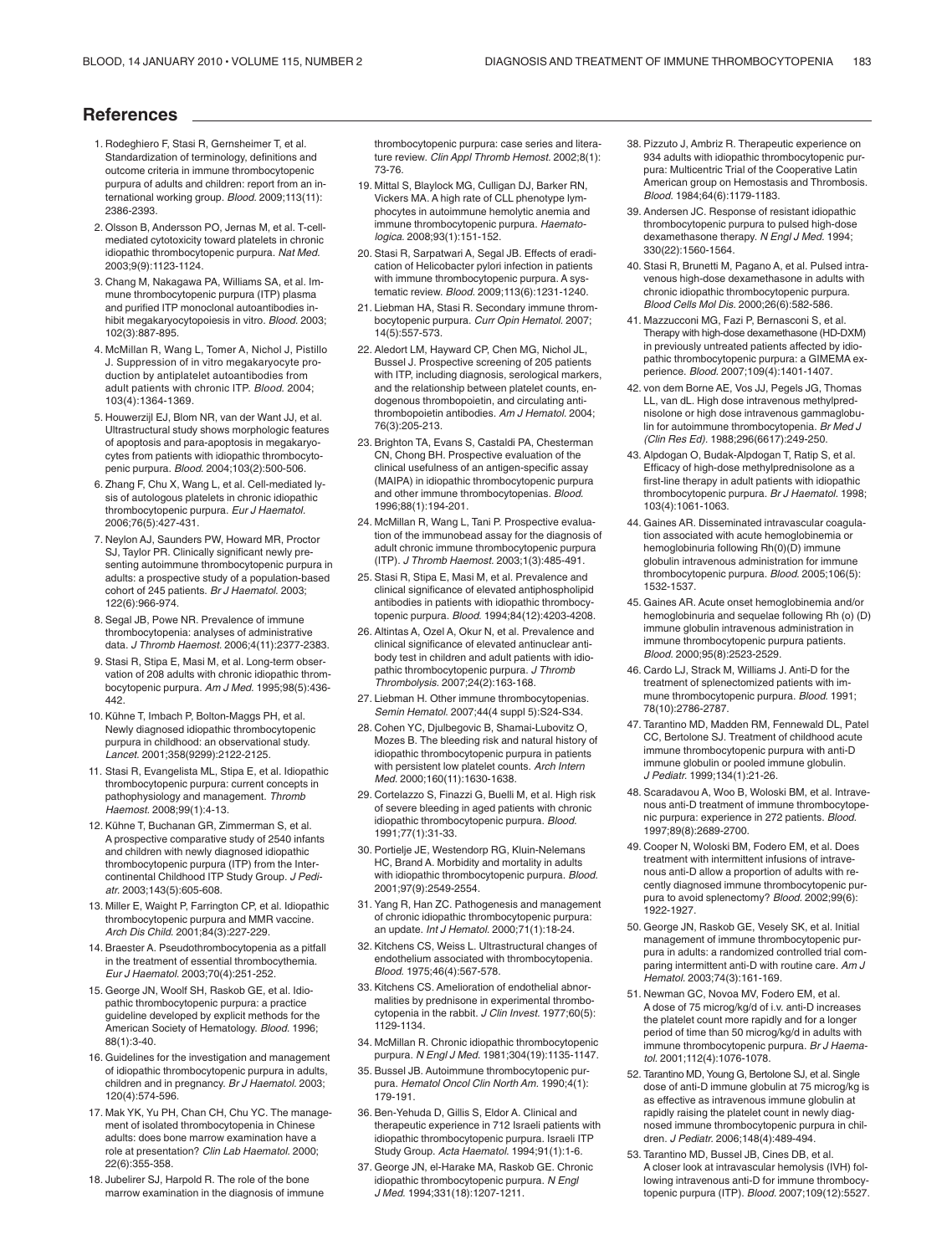- 54. Gringeri A, Cattaneo M, Santagostino E, Mannucci PM. Intramuscular anti-D immunoglobulins for home treatment of chronic immune thrombocytopenic purpura. *Br J Haematol.* 1992; 80(3):337-40.
- 55. Borgna-Pignatti C, Battisti L, Zecca M, Locatelli F. Treatment of chronic childhood immune thrombocytopenic purpura with intramuscular anti-D immunoglobulins. *Br J Haematol.* 1994;88(3):618- 620.
- 56. Meyer O, Kiesewetter H, Hermsen M, et al. Replacement of intravenous administration of anti-D by subcutaneous administration in patients with autoimmune thrombocytopenia. *Pediatr Blood.* 2006;47(5 suppl):721-722.
- 57. Kjaersgaard M, Edslev PW, Hasle H. Subcutaneous anti-D treatment of idiopathic thrombocytopenic purpura in children. *Pediatr Blood Cancer.* 2009;53(7):1315-1317.
- 58. Newland AC, Treleaven JG, Minchinton RM, Waters AH. High-dose intravenous IgG in adults with autoimmune thrombocytopenia. *Lancet.* 1983;1(8316):84-87.
- 59. Cunningham-Rundles C, Knight AK. Common variable immune deficiency: reviews, continued puzzles, and a new registry. *Immunol Res.* 2007; 38(1-3):78-86.
- 60. Bussel J. Intravenous immune serum globulin in immune thrombocytopenia: clinical results and biochemical evaluation. *Vox Sang.* 1985;49(suppl 1):44-50.
- 61. Schiavotto C, Ruggeri M, Rodeghiero F. Adverse reactions after high-dose intravenous immunoglobulin: incidence in 83 patients treated for idiopathic thrombocytopenic purpura (ITP) and review of the literature. *Haematologica.* 1993;78(6 suppl 2):35-40
- 62. Cayco AV, Perazella MA, Hayslett JP. Renal insufficiency after intravenous immune globulin therapy: a report of two cases and an analysis of the literature. *J Am Soc Nephrol.* 1997;8(11): 1788-1794.
- 63. Spahr JE, Rodgers GM. Treatment of immunemediated thrombocytopenia purpura with concurrent intravenous immunoglobulin and platelet transfusion: a retrospective review of 40 patients. *Am J Hematol.* 2008;83(2):122-125.
- 64. Carr JM, Kruskall MS, Kaye JA, Robinson SH. Efficacy of platelet transfusions in immune thrombocytopenia. *Am J Med.* 1986;80(6):1051-1054.
- 65. Boruchov DM, Gururangan S, Driscoll MC, Bussel JB. Multiagent induction and maintenance therapy for patients with refractory immune thrombocytopenic purpura (ITP). *Blood.* 2007; 110(10):3526-3531.
- 66. Masseau A, Guitton C, Bretonniere C, et al. [Plasma exchanges as treatment of severe acute immune thrombocytopenic purpura]. *Rev Med Interne.* 2005;26(10):824-826.
- 67. Quiquandon I, Fenaux P, Caulier MT, et al. Reevaluation of the role of azathioprine in the treatment of adult chronic idiopathic thrombocytopenic purpura: a report on 53 cases. *Br J Haematol.* 1990;74(2):223-228.
- 68. Yenson PR, Forrest D, Schmiegelow K, Dalal BI. Azathioprine-associated acute myeloid leukemia in a patient with Crohn's disease and thiopurine S-methyltransferase deficiency. *Am J Hematol.* 2008;83(1):80-83.
- 69. Emilia G, Morselli M, Luppi M, et al. Long-term salvage therapy with cyclosporin A in refractory idiopathic thrombocytopenic purpura. *Blood.* 2002;99(4):1482-1485.
- 70. Kappers-Klunne MC, van't Veer MB. Cyclosporin A for the treatment of patients with chronic idiopathic thrombocytopenic purpura refractory to corticosteroids or splenectomy. *Br J Haematol.* 2001;114(1):121-125.
- 71. Verlin M, Laros RK Jr, Penner JA. Treatment of refractory thrombocytopenic purpura with cyclophosphamine. *Am J Hematol.* 1976;1(1):97-104.
- 72. Reiner A, Gernsheimer T, Slichter SJ. Pulse cyclophosphamide therapy for refractory autoimmune thrombocytopenic purpura. *Blood.* 1995; 85(2):351-358.
- 73. Krause JR. Chronic idiopathic thrombocytopenic purpura (ITP:) development of acute nonlymphocytic leukemia subsequent to treatment with cyclophosphamide. *Med Pediatr Oncol.* 1982;10(1):61-65.
- 74. Maloisel F, Andres E, Zimmer J, et al. Danazol therapy in patients with chronic idiopathic thrombocytopenic purpura: long-term results. *Am J Med*. 2004;116(9):590-594.
- 75. Vancine-Califani SM, De Paula EV, Ozelo MC, et al. Efficacy and safety of dapsone as a secondline treatment in non-splenectomized adults with immune thrombocytopenic purpura. *Platelets.* 2008;19(7):489-495.
- 76. Hernández F, Linares M, Colomina P, et al. Dapsone for refractory chronic idiopathic thrombocytopenic purpura. *Br J Haematol.* 1995;90(2):473- 475.
- 77. Fanello CI, Karema C, Avellino P, et al. High risk of severe anaemia after chlorproguanil-dapsone artesunate antimalarial treatment in patients with G6PD (A-) deficiency. *PLoS ONE*. 2008;3(12): e4031.
- 78. Provan D, Moss AJ, Newland AC, Bussel JB. Efficacy of mycophenolate mofetil as single-agent therapy for refractory immune thrombocytopenic purpura. *Am J Hematol.* 2006;81(1):19-25.
- 79. Kotb R, Pinganaud C, Trichet C, et al. Efficacy of mycophenolate mofetil in adult refractory autoimmune cytopenias: a single center preliminary study. *Eur J Haematol.* 2005;75(1):60-64.
- 80. Arnold DM, Dentali F, Crowther MA, et al. Systematic review: efficacy and safety of rituximab for adults with idiopathic thrombocytopenic purpura. *Ann Intern Med.* 2007;146(1):25-33.
- 81. Stasi R, Stipa E, Forte V, Meo P, Amadori S. Variable patterns of response to rituximab treatment in adults with chronic idiopathic thrombocytopenic purpura. *Blood.* 2002;99(10):3872-3873.
- 82. Cooper N, Stasi R, Cunningham-Rundles S, et al. The efficacy and safety of B-cell depletion with anti-CD20 monoclonal antibody in adults with chronic immune thrombocytopenic purpura. *Br J Haematol.* 2004;125(2):232-239.
- 83. Godeau B, Porcher R, Fain O, et al. Rituximab efficacy and safety in adult splenectomy candidates with chronic immune thrombocytopenic purpura: results of a prospective multicenter phase 2 study. *Blood.* 2008;112(4):999-1004.
- 84. Provan D, Butler T, Evangelista ML, et al. Activity and safety profile of low-dose rituximab for the treatment of autoimmune cytopenias in adults. *Haematologica.* 2007;92(12):1695-1698.
- 85. Zaja F, Battista ML, Pirrotta MT, et al. Lower dose rituximab is active in adults patients with idiopathic thrombocytopenic purpura. *Haematologica.* 2008;93(6):930-933.
- 86. Fianchi L, Rossi E, Murri R, et al. Severe infectious complications in a patient treated with rituximab for idiopathic thrombocytopenic purpura. *Ann Hematol.* 2007;86(3):225-226.
- 87. Carson KR, Evens AM, Richey EA, et al. Progressive multifocal leukoencephalopathy after rituximab therapy in HIV-negative patients: a report of 57 cases from the Research on Adverse Drug Events and Reports project. *Blood.* 2009;113(20): 4834-4840.
- 88. Federal DrugAdministration. FDAwarning. http://www. fda.gov/Drugs/DrugSafety/DrugSafetyNewsletter/ ucm115974.htm#RituximabmarketedasRituxan: ProgressiveMultifocalLeukoencephalopathyPML. Accessed December 14, 2009.
- 89. Kaushansky K. Thrombopoietin: the primary regulator of megakaryocyte and platelet production. *Thromb Haemost.* 1995;74(1):521-525.
- 90. Bussel JB, Kuter DJ, George JN, et al. AMG 531,
- 91. Kuter DJ. New thrombopoietic growth factors. *Blood.* 2007;109(11):4607-4616.
- 92. Bussel JB, Cheng G, Saleh MN, et al. Eltrombopag for the treatment of chronic idiopathic thrombocytopenic purpura. *N Engl J Med.* 2007;357(22): 2237-2247.
- 93. Kuter DJ, Bussel JB, Lyons RM, et al. Efficacy of romiplostim in patients with chronic immune thrombocytopenic purpura: a double-blind randomised controlled trial. *Lancet.* 2008;371(9610): 395-403.
- 94. Bussel JB, Provan D, Shamsi T, et al. Effect of eltrombopag on platelet counts and bleeding during treatment of chronic idiopathic thrombocytopenic purpura: a randomised, double-blind, placebo-controlled trial. *Lancet.* 2009;373(9664): 641-648.
- 95. Jenkins JM, Williams D, Deng Y, et al. Phase 1 clinical study of eltrombopag, an oral, nonpeptide thrombopoietin receptor agonist. *Blood.* 2007; 109(11):4739-4741.
- 96. Kumagai Y, Fujita T, Ozaki M, et al. Pharmacodynamics and pharmacokinetics of AMG 531, a thrombopoiesis-stimulating peptibody, in healthy Japanese subjects: a randomized, placebocontrolled study. *J Clin Pharmacol.* 2007;47(12): 1489-1497.
- 97. Newland A, Caulier MT, Kappers-Klunne M, et al. An open-label, unit dose-finding study of AMG 531, a novel thrombopoiesis-stimulating peptibody, in patients with immune thrombocytopenic purpura. *Br J Haematol.* 2006;135(4):547-553.
- 98. Bussel JB, Kuter DJ, Pullarkat V, et al. Safety and efficacy of long-term treatment with romiplostim in thrombocytopenic patients with chronic ITP. *Blood.* 2009;113(10):2161-2171.
- 99. GlaxoSmithKline Ltd. Promacta (Eltrombopag tablet) FDA oncologic drug advisory committee briefing document. http://www.fda.gov/ohrms/ dockets/AC/08/briefing/2008-4366b1-02-GSK. pdf. Accessed September 23, 2009.
- 100. Cheng G. Oral Eltrombopag for the long-term treatment of patients with chronic idiopathic thrombocytopenic purpura: results of a phase III, double- blind, placebo-controlled study (RAISE) [abstract]. *Blood.* 2008;112(11):Abstract 400.
- 101. Berchtold P, McMillan R. Therapy of chronic idiopathic thrombocytopenic purpura in adults. *Blood.* 1989;74(7):2309-2317.
- 102. Szczepanik AB, Sikorska A, Slomkowski M, Konopka L. The use of vinca alkaloids in preparation for splenectomy of corticosteroid refractory chronic immune thrombocytopenic purpura patients. *Int J Lab Hematol.* 2007;29(5):347-351.
- 103. Schwartz J, Leber MD, Gillis S, et al. Long term follow-up after splenectomy performed for immune thrombocytopenic purpura (ITP). *Am J Hematol.* 2003;72(2):94-98.
- 104. Kojouri K, Vesely SK, Terrell DR, George JN. Splenectomy for adult patients with idiopathic thrombocytopenic purpura: a systematic review to assess long-term platelet count responses, prediction of response, and surgical complications. *Blood.* 2004;104(9):2623-2634.
- 105. Vianelli N, Galli M, de Vivo A, et al. Efficacy and safety of splenectomy in immune thrombocytopenic purpura: long-term results of 402 cases. *Haematologica.* 2005;90(1):72-77.
- 106. Johansson E, Engervall P, Landgren O, et al. Response to splenectomy is durable after a certain point in time in adult patients with chronic immune thrombocytopenic purpura. *Eur J Haematol.* 2006;77(1):61-66.
- 107. Keidar A, Sagi B, Szold A. Laparoscopic splenectomy for immune thrombocytopenic purpura in patients with severe refractory thrombocytopenia. *Pathophysiol Haemost Thromb.* 2003;33(2):116- 119.
- 108. Naouri A, Feghali B, Chabal J, et al. Results of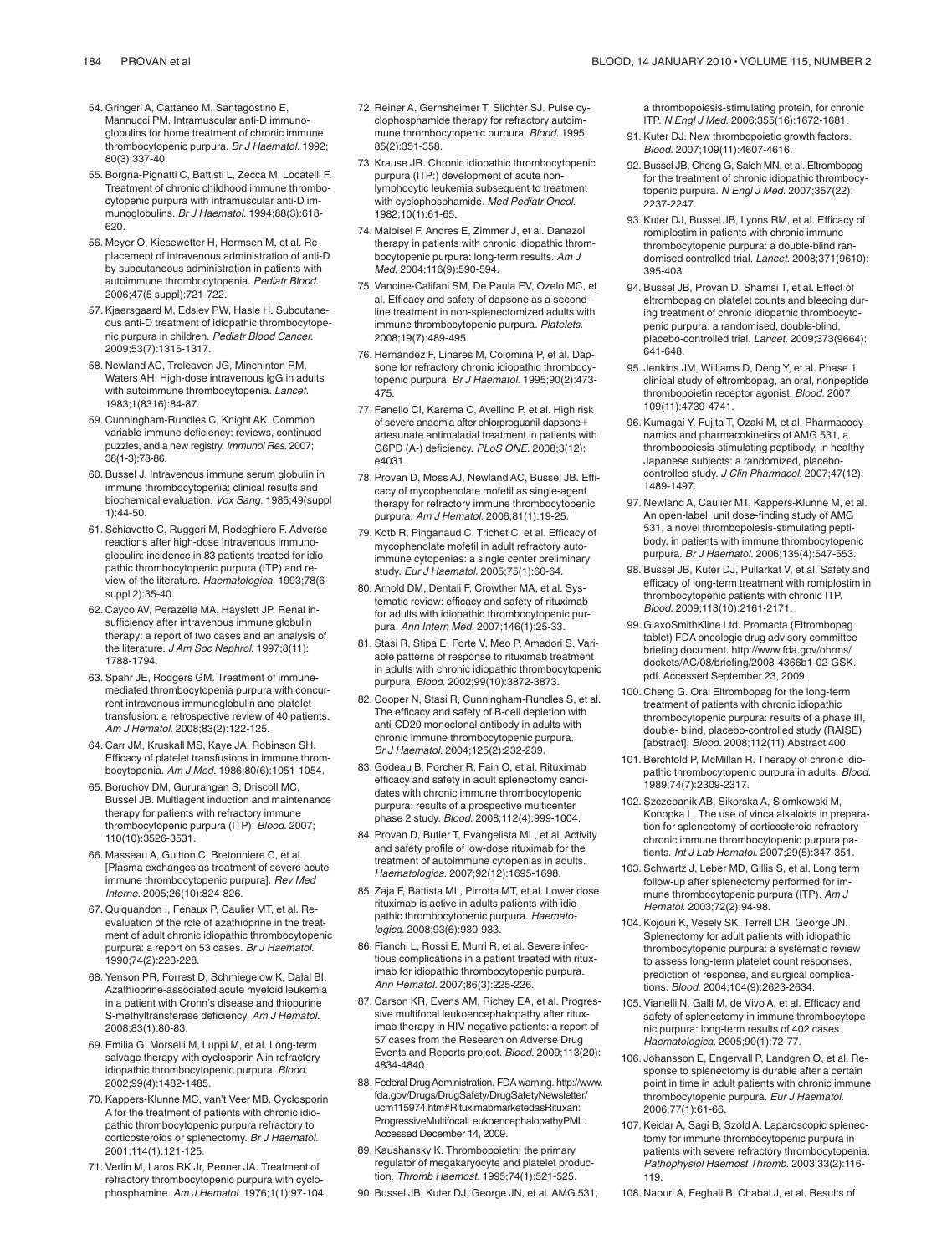splenectomy for idiopathic thrombocytopenic purpura. Review of 72 cases. *Acta Haematol.* 1993; 89(4):200-203.

- 109. McMillan R, Durette C. Long-term outcomes in adults with chronic ITP after splenectomy failure. *Blood.* 2004;104(4):956-960.
- 110. Law C, Marcaccio M, Tam P, Heddle N, Kelton JG. High-dose intravenous immune globulin and the response to splenectomy in patients with idiopathic thrombocytopenic purpura. *N Engl J Med.* 1997;336(21):1494-1498.
- 111. Bussel JB, Kaufmann CP, Ware RE, Woloski BM. Do the acute platelet responses of patients with immune thrombocytopenic purpura (ITP) to IV anti-D and to IV gammaglobulin predict response to subsequent splenectomy? *Am J Hematol.* 2001;67(1):27-33.
- 112. Najean Y, Rain JD, Billotey C. The site of destruction of autologous 111In-labelled platelets and the efficiency of splenectomy in children and adults with idiopathic thrombocytopenic purpura: a study of 578 patients with 268 splenectomies. *Br J Haematol.* 1997;97(3):547-550.
- 113. Rossi G, Cattaneo C, Motta M, et al. Platelet kinetic study in patients with idiopathic thrombocytopenic purpura (ITP) refractory or relapsing after corticosteroid treatment. *Hematol J.* 2002;3(3): 148-152.
- 114. Facon T, Caulier MT, Fenaux P, et al. Accessory spleen in recurrent chronic immune thrombocytopenic purpura. *Am J Hematol.* 1992;41(3):184- 189.
- 115. Budzynski A, Bobrzynski A, Sacha T, Skotnicki A. Laparoscopic removal of retroperitoneal accessory spleen in patient with relapsing idiopathic thrombocytopenic purpura 30 years after classical splenectomy. *Surg Endosc.* 2002;16(11): 1636.
- 116. Balmer P, Falconer M, McDonald P, et al. Immune response to meningococcal serogroup C conjugate vaccine in asplenic individuals. *Infect Immun.* 2004;72(1):332-337.
- 117. de Montalembert M, Lenoir G. Antibiotic prevention of pneumococcal infections in asplenic hosts: admission of insufficiency. *Ann Hematol.* 2004; 83(1):18-21.
- 118. No authors listed. Guidelines for the prevention and treatment of infection in patients with an absent or dysfunctional spleen. Working Party of the British Committee for Standards in Haematology Clinical Haematology Task Force. *BMJ.* 1996; 312(7028):430-434.
- 119. Center for Disease Control. Recommendations of the Advisory Committee on Immunization Practices (ACIP): use of vaccines and immunoglobulins in persons with altered immunocompetence. *MMWR.* 1993;42(RR-4):1-18.
- 120. McMullin M, Johnston G. Long term management of patients after splenectomy. *BMJ.* 1993; 307(6916):1372-1373.
- 121. Makris M, Greaves M, Winfield DA, Preston FE, Lilleyman JS. Long-term management after splenectomy. Lifelong penicillin unproved in trials. *BMJ.* 1994;308(6921):131-132.
- 122. Kaplinsky C, Spirer Z. Post-splenectomy antibiotic prophylaxis–unfinished story: to treat or not to treat? *Pediatr Blood Cancer.* 2006;47(5 suppl): 740-741.
- 123. Newland A, Provan D, Myint S. Preventing severe infection after splenectomy. *BMJ.* 2005;331(7514):417-418.
- 124. Mathias SD, Bussel JB, George JN, et al. A disease-specific measure of health-related quality of life for use in adults with immune thrombocytopenic purpura: its development and validation. *Health Qual Life Outcomes.* 2007;5:11.
- 125. Mathias SD, Gao SK, Miller KL, et al. Impact of chronic Immune Thrombocytopenic Purpura (ITP) on health-related quality of life: a conceptual model starting with the patient perspective. *Health Qual Life Outcomes.* 2008;6:13.
- 126. McMillan R, Bussel JB, George JN, Lalla D, Nichol JL. Self-reported health-related quality of life in adults with chronic immune thrombocytopenic purpura. *Am J Hematol.* 2008;83(2):150-154.
- 127. Psaila B, Bussel JB. Refractory immune thrombocytopenic purpura: current strategies for investigation and management. *Br J Haematol.* 2008; 143(1):16-26.
- 128. Figueroa M, Gehlsen J, Hammond D, et al. Combination chemotherapy in refractory immune thrombocytopenic purpura. *N Engl J Med.* 1993; 328(17):1226-1229.
- 129. McMillan R. Long-term outcomes after treatment for refractory immune thrombocytopenic purpura. *N Engl J Med.* 2001;344(18):1402-1403.
- 130. Willis F, Marsh JC, Bevan DH, et al. The effect of treatment with Campath-1H in patients with autoimmune cytopenias. *Br J Haematol.* 2001;114(4): 891-898.
- 131. Zaydan MA, Turner C, Miller AM. Resolution of chronic idiopathic thrombocytopenia purpura following syngeneic peripheral blood progenitor transplant. *Bone Marrow Transplant.* 2002;29(1): 87-89.
- 132. Butler JP, Durrant ST, Frost T. Successful remission of chronic, refractory autoimmune thrombocytopenic purpura following non-myeloablative allogeneic stem cell transplantation. *Bone Marrow Transplant.* 2003;31(7):621-622.
- 133. Passweg JR, Rabusin M. Hematopoietic stem cell transplantation for immune thrombocytopenia and other refractory autoimmune cytopenias. *Autoimmunity.* 2008;41(8):660-665.
- 134. Huhn RD, Fogarty PF, Nakamura R. High-dose cyclophosphamide with autologous lymphocytedepleted peripheral blood stem cell (PBSC) support for treatment of refractory chronic autoimmune thrombocytopenia. *Blood.* 2003;101(1):71- 77.
- 135. Lete I, Obispo C, Izaguirre F, et al. The levonorgestrel intrauterine system (Mirena) for treatment of idiopathic menorrhagia. Assessment of quality of life and satisfaction. *Eur J Contracept Reprod Health Care.* 2008;13(3):231-237.
- 136. Matthews JH, Benjamin S, Gill DS, Smith NA. Pregnancy-associated thrombocytopenia: definition, incidence and natural history. *Acta Haematol.* 1990;84(1):24-29.
- 137. Gill KK, Kelton JG. Management of idiopathic thrombocytopenic purpura in pregnancy. *Semin Hematol.* 2000;37(3):275-289.
- 138. Won YW, Moon W, Yun YS, et al. Clinical aspects of pregnancy and delivery in patients with chronic idiopathic thrombocytopenic purpura (ITP). *Korean J Intern Med.* 2005;20(2):129-134.
- 139. Fujimura K, Harada Y, Fujimoto T, et al. Nationwide study of idiopathic thrombocytopenic purpura in pregnant women and the clinical influence on neonates. *Int J Hematol.* 2002;75(4):426-433.
- 140. Calderwood C. Thromboembolism and thrombophilia in pregnancy. *Curr Obstet Gynaecol.* 2006; 16:321-326.
- 141. Samuels P, Bussel JB, Braitman LE, et al. Estimation of the risk of thrombocytopenia in the offspring of pregnant women with presumed immune thrombocytopenic purpura. *N Engl J Med.* 1990;323(4):229-235.
- 142. Veneri D, Franchini M, Raffaelli R, et al. Idiopathic thrombocytopenic purpura in pregnancy: analysis of 43 consecutive cases followed at a single Italian institution. *Ann Hematol.* 2006;85(8):552-554.
- 143. Letsky EA, Greaves M. Guidelines on the investigation and management of thrombocytopenia in pregnancy and neonatal alloimmune thrombocytopenia. Maternal and Neonatal Haemostasis Working Party of the Haemostasis and Thrombosis Task Force of the British Society for Haematology. *Br J Haematol.* 1996;95(1):21-26.
- 144. Rolbin SH, Abbott D, Musclow E, et al. Epidural anesthesia in pregnant patients with low platelet counts. *Obstet Gynecol.* 1988;71(6 pt 1):918-920.
- 145. Beilin Y, Zahn J, Comerford M. Safe epidural analgesia in thirty parturients with platelet counts between 69,000 and 98,000 mm(-3). *Anesth Analg.* 1997;85(2):385-388.
- 146. Rasmus KT, Rottman RL, Kotelko DM, et al. Unrecognized thrombocytopenia and regional anesthesia in parturients: a retrospective review. *Obstet Gynecol.* 1989;73(6):943-946.
- 147. Michel M, Novoa MV, Bussel JB. Intravenous anti-D as a treatment for immune thrombocytopenic purpura (ITP) during pregnancy. *Br J Haematol.* 2003;123(1):142-146.
- 148. Sieunarine K, Shapiro S, Al Obaidi MJ, Girling J. Intravenous anti-D immunoglobulin in the treatment of resistant immune thrombocytopenic purpura in pregnancy. *BJOG.* 2007;114(4):505-507.
- 149. Erkman J, Blythe JG. Azathioprine therapy complicated by pregnancy. *Obstet Gynecol.* 1972; 40(5):708-710.
- 150. Price HV, Salaman JR, Laurence KM, Langmaid H. Immunosuppressive drugs and the foetus. *Transplantation.* 1976;21(4):294-298.
- 151. Alstead EM, Ritchie JK, Lennard-Jones JE, Farthing MJ, Clark ML. Safety of azathioprine in pregnancy in inflammatory bowel disease. *Gastroenterology.* 1990;99(2):443-446.
- 152. Christiaens GC, Nieuwenhuis HK, von dem Borne AE, et al. Idiopathic thrombocytopenic purpura in pregnancy: a randomized trial on the effect of antenatal low dose corticosteroids on neonatal platelet count. *Br J Obstet Gynaecol.* 1990; 97(10):893-898.
- 153. Reindl W, Schmid RM, Huber W. Cyclosporin A treatment of steroid-refractory ulcerative colitis during pregnancy: report of two cases [letter]. *Gut.* 2007;56(7):1019.
- 154. Reddy D, Murphy SJ, Kane SV, Present DH, Kornbluth AA. Relapses of inflammatory bowel disease during pregnancy: in-hospital management and birth outcomes. *Am J Gastroenterol.* 2008;103(5):1203-1209.
- 155. Kaplan C, Daffos F, Forestier F, et al. Fetal platelet counts in thrombocytopenic pregnancy. *Lancet.* 1990;336(8727):979-982.
- 156. Bussel JB, Druzin ML, Cines DB, Samuels P. Thrombocytopenia in pregnancy [letter]. *Lancet.* 1991;337(8735):251.
- 157. Burrows RF, Kelton JG. Pregnancy in patients with idiopathic thrombocytopenic purpura: assessing the risks for the infant at delivery. *Obstet Gynecol Surv.* 1993;48(12):781-788.
- 158. Bussel J, Kaplan C, McFarland J. Recommendations for the evaluation and treatment of neonatal autoimmune and alloimmune thrombocytopenia. The Working Party on Neonatal Immune Thrombocytopenia of the Neonatal Hemostasis Subcommittee of the Scientific and Standardization Committee of the ISTH. *Thromb Haemost.* 1991; 65(5):631-634.
- 159. Christensen RD, Henry E, Wiedmeier SE, et al. Thrombocytopenia among extremely low birth weight neonates: data from a multihospital healthcare system. *J Perinatol.* 2006;26(6):348- 353.
- 160. Boehlen F, Hohlfeld P, Extermann P, de MP. Maternal antiplatelet antibodies in predicting risk of neonatal thrombocytopenia. *Obstet Gynecol.* 1999;93(2):169-173.
- 161. Scioscia AL, Grannum PA, Copel JA, Hobbins JC. The use of percutaneous umbilical blood sampling in immune thrombocytopenic purpura. *Am J Obstet Gynecol.* 1988;159(5):1066-1068.
- 162. Scott JR, Cruikshank DP, Kochenour NK, Pitkin RM, Warenski JC. Fetal platelet counts in the obstetric management of immunologic thrombocytopenic purpura. *Am J Obstet Gynecol.* 1980; 136(4):495-499.
- 163. Adams DM, Bussel JB, Druzin ML. Accurate intrapartum estimation of fetal platelet count by fetal scalp samples smear. *Am J Perinatol.* 1994; 11(1):42-45.